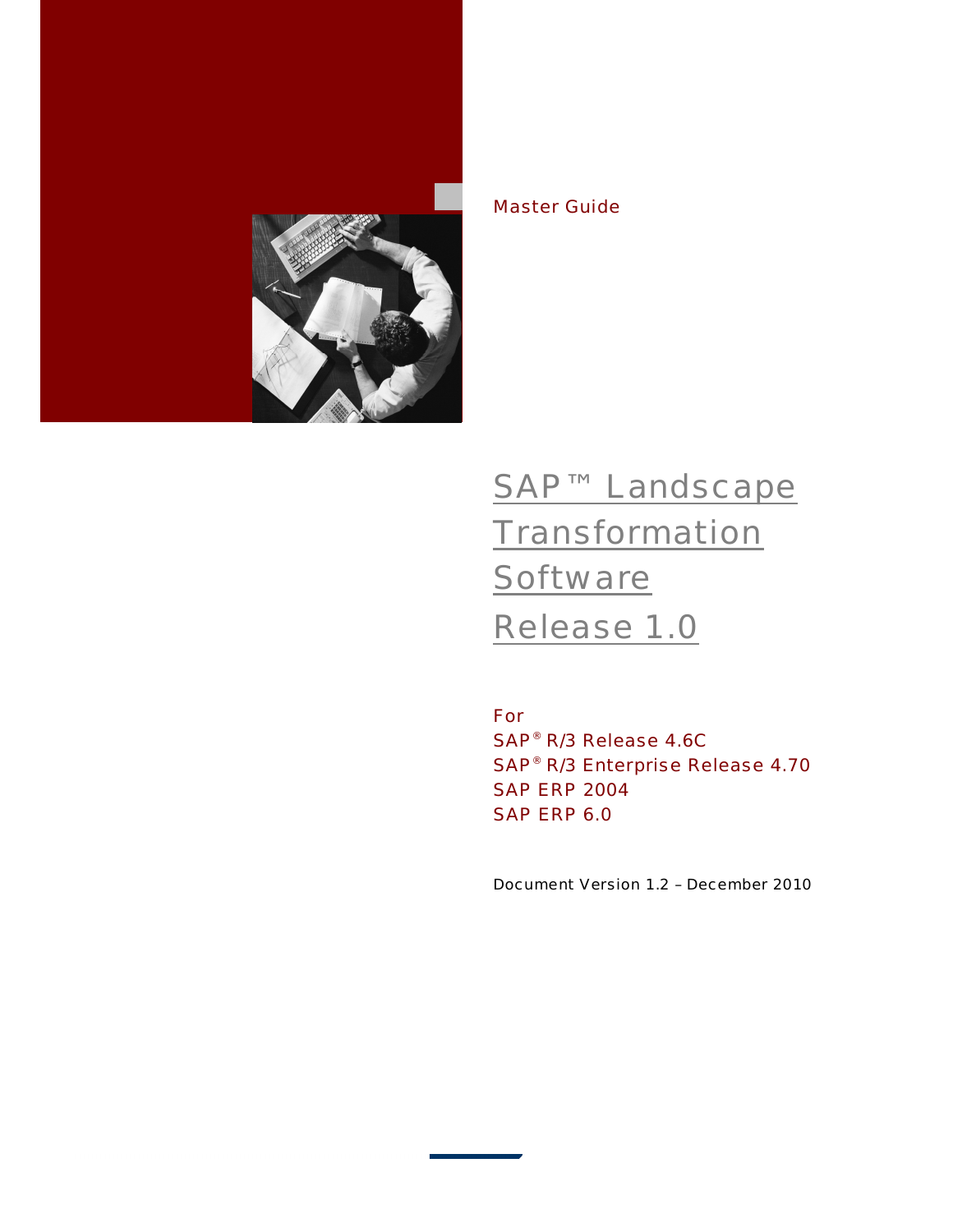#### THE BEST-RUN BUSINESSES RUN SAF



SAP AG Dietmar-Hopp-Allee 16 69190 Walldorf **Germany** T +49/18 05/34 34 34 F +49/18 05/34 34 20 [www.sap.com](http://www.sap.com)

© Copyright 2009 SAP AG. All rights reserved.

No part of this publication may be reproduced or transmitted in any form or for any purpose without the express permission of SAP AG. The information contained herein may be changed without prior notice.

Some software products marketed by SAP AG and its distributors contain proprietary software components of other software vendors.

Microsoft, Windows, Outlook, and PowerPoint are registered trademarks of Microsoft Corporation. IBM, DB2, DB2 Universal Database, OS/2, Parallel Sysplex, MVS/ESA, AIX, S/390, AS/400, OS/390, OS/400, iSeries, pSeries, xSeries, zSeries, z/OS, AFP, Intelligent Miner, WebSphere, Netfinity, Tivoli, Informix, i5/OS, POWER, POWER5, OpenPower and PowerPC are trademarks or registered trademarks of IBM Corporation.

Adobe, the Adobe logo, Acrobat, PostScript, and Reader are either trademarks or registered trademarks of Adobe Systems Incorporated in the United States and/or other countries. Oracle is a registered trademark of Oracle Corporation.

UNIX, X/Open, OSF/1, and Motif are registered trademarks of the Open Group.

Citrix, ICA, Program Neighborhood, MetaFrame, WinFrame, VideoFrame, and MultiWin are trademarks or registered trademarks of Citrix Systems, Inc.

HTML, XML, XHTML and W3C are trademarks or registered trademarks of W3C®, World Wide Web Consortium, Massachusetts Institute of Technology.

Java is a registered trademark of Sun Microsystems, Inc.

JavaScript is a registered trademark of Sun Microsystems, Inc., used under license for technology invented and implemented by Netscape. MaxDB is a trademark of MySQL AB, Sweden.

SAP, R/3, mySAP, mySAP.com, xApps, xApp, SAP NetWeaver, and other SAP products and services mentioned herein as well as their respective logos are trademarks or registered trademarks of SAP AG in Germany and in several other countries all over the world. All other product and service names mentioned are the trademarks of their respective companies. Data contained in this document serves informational purposes only. National product specifications may vary.

These materials are subject to change without notice. These materials are provided by SAP AG and its affiliated companies ("SAP Group") for informational purposes only, without representation or warranty of any kind, and SAP Group shall not be liable for errors or omissions with respect to the materials. The only warranties for SAP Group products and services are those that are set forth in the express warranty statements accompanying such products and services, if any. Nothing herein should be construed as constituting an additional warranty.

#### **Disclaimer**

Some components of this product are based on Java™. Any code change in these components may cause unpredictable and severe malfunctions and is therefore expressively prohibited, as is any decompilation of these components.

Any Java™ Source Code delivered with this product is only to be used by SAP's Support Services and may not be modified or altered in any way.

#### **Documentation in the SAP Service Marketplace**

You can find this documentation at the following Internet address: service.sap.com/instguides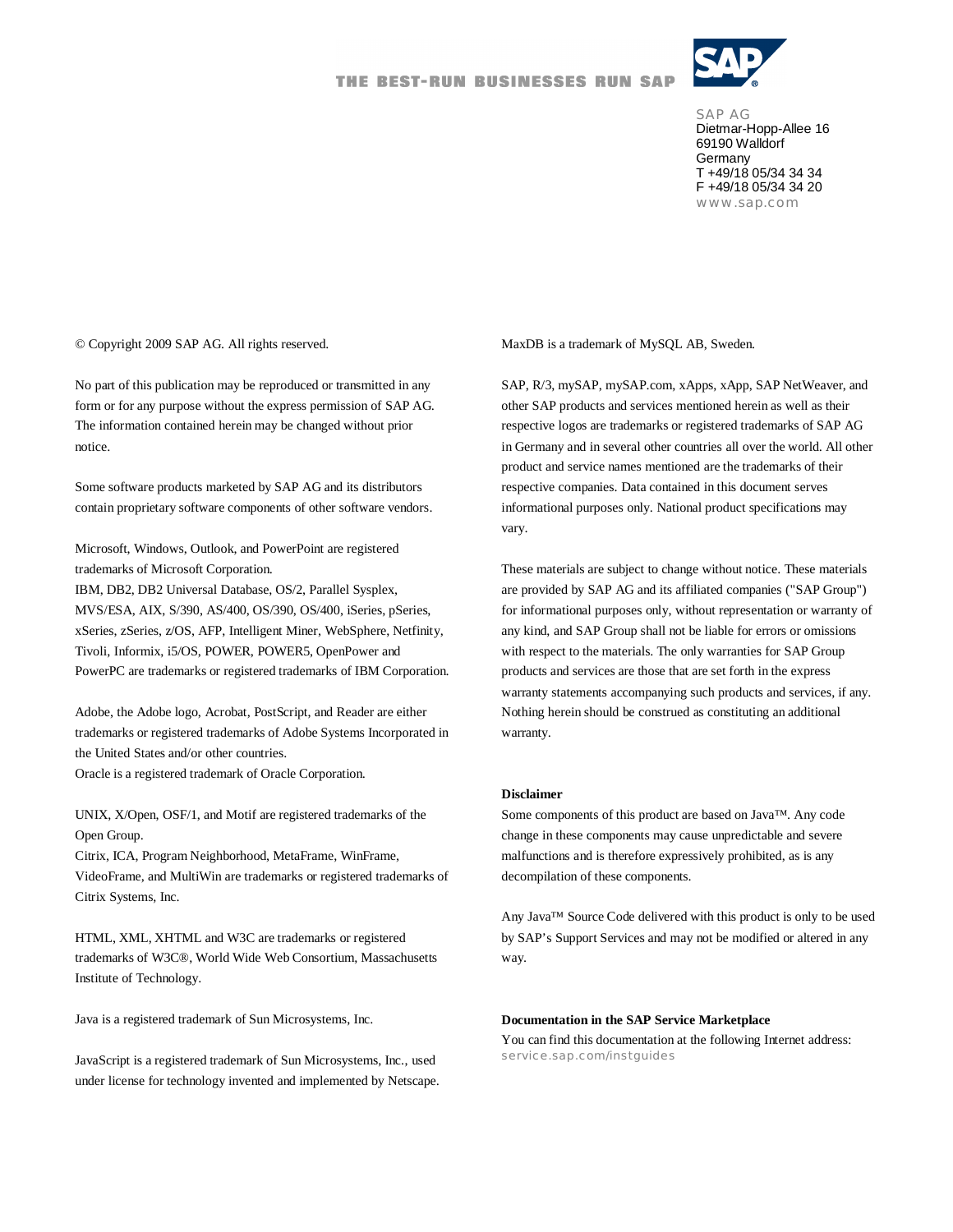## Typographic Conventions

| <b>Type Style</b>                 | <b>Represents</b>                                                                                                                                                                                                                                      |
|-----------------------------------|--------------------------------------------------------------------------------------------------------------------------------------------------------------------------------------------------------------------------------------------------------|
| <b>Example Text</b>               | Words or characters that<br>appear on the screen. These<br>include field names, screen<br>titles, pushbuttons as well as<br>menu names, paths and<br>options.<br>Cross-references to other<br>documentation                                            |
| <b>Example text</b>               | Emphasized words or phrases<br>in body text, titles of graphics<br>and tables                                                                                                                                                                          |
| <b>EXAMPLE TEXT</b>               | Names of elements in the<br>system. These include report<br>names, program names,<br>transaction codes, table<br>names, and individual key<br>words of a programming<br>language, when surrounded by<br>body text, for example,<br>SELECT and INCLUDE. |
| Example text                      | Screen output. This includes<br>file and directory names and<br>their paths, messages, names<br>of variables and parameters,<br>source code as well as names<br>of installation, upgrade and<br>database tools.                                        |
| Example text                      | Exact user entry. These are<br>words or characters that you<br>enter in the system exactly as<br>they appear in the<br>documentation.                                                                                                                  |
| <example<br>text&gt;</example<br> | Variable user entry. Pointed<br>brackets indicate that you<br>replace these words and<br>characters with appropriate<br>entries.                                                                                                                       |
| EXAMPLE TEXT                      | Keys on the keyboard, for<br>example, function keys (such<br>as F2) or the ENTER key.                                                                                                                                                                  |

## **Icons**

| Icon | Meaning        |
|------|----------------|
|      | Caution        |
|      | Example        |
| м    | Note           |
| ↑    | Recommendation |
|      | Syntax         |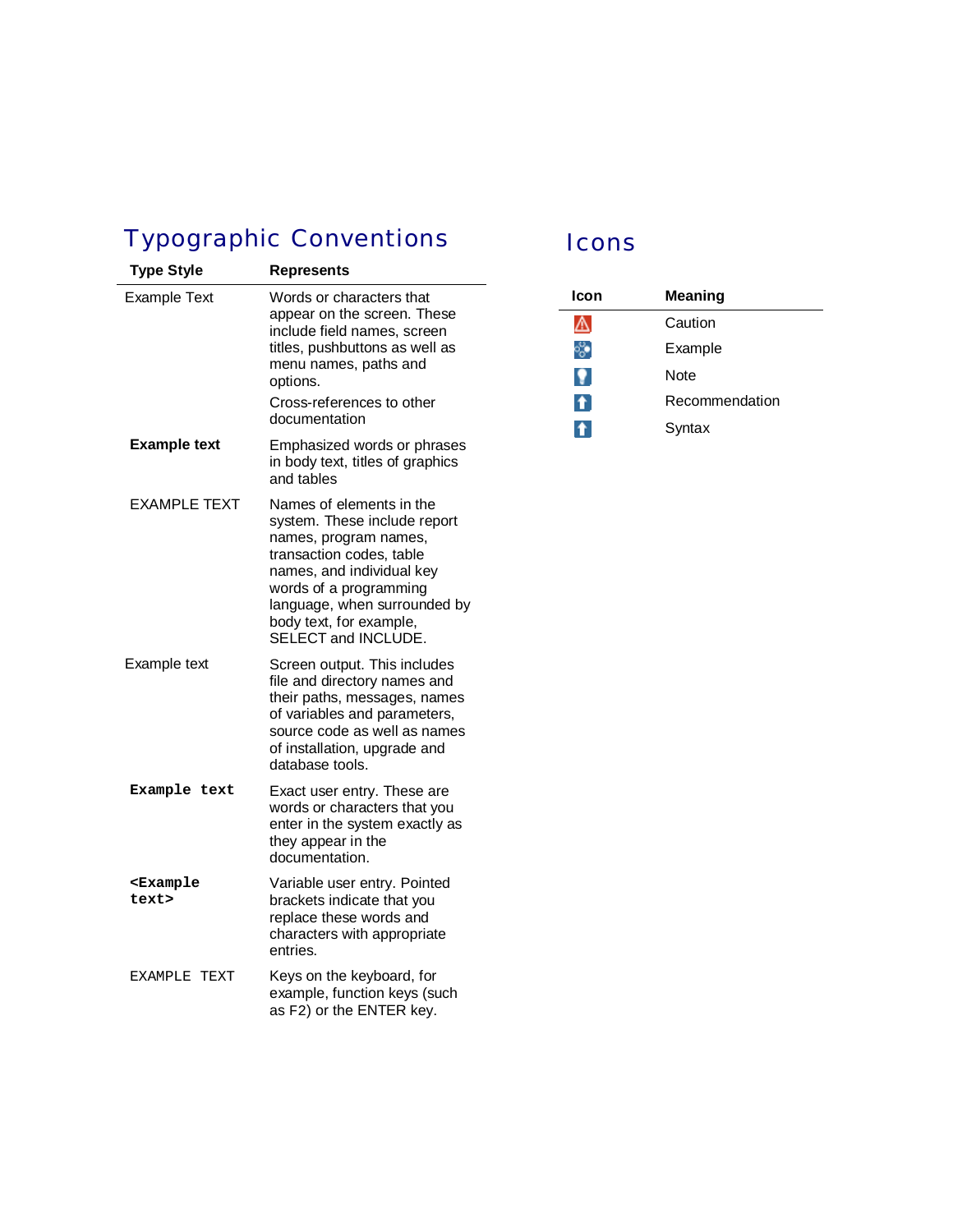

## **History of Changes**

The Master Guide is regularly updated in *SAP Service Marketplace* at <http://service.sap.com/instguides.>

⚠

Make sure you have the latest version of the Master Guide by checking *SAP Service Marketplace* immediately before starting the installation.

The following table provides an overview of the most important changes that were made in the latest versions.

| <b>Master Guide Version</b> | <b>Description of changes</b>          |  |
|-----------------------------|----------------------------------------|--|
| 0.7                         | Preliminary version of the document    |  |
| 1.0                         | First official version - July 2010     |  |
| 1.1                         | Second official version – October 2010 |  |
| 1.2                         | Third official version - December 2010 |  |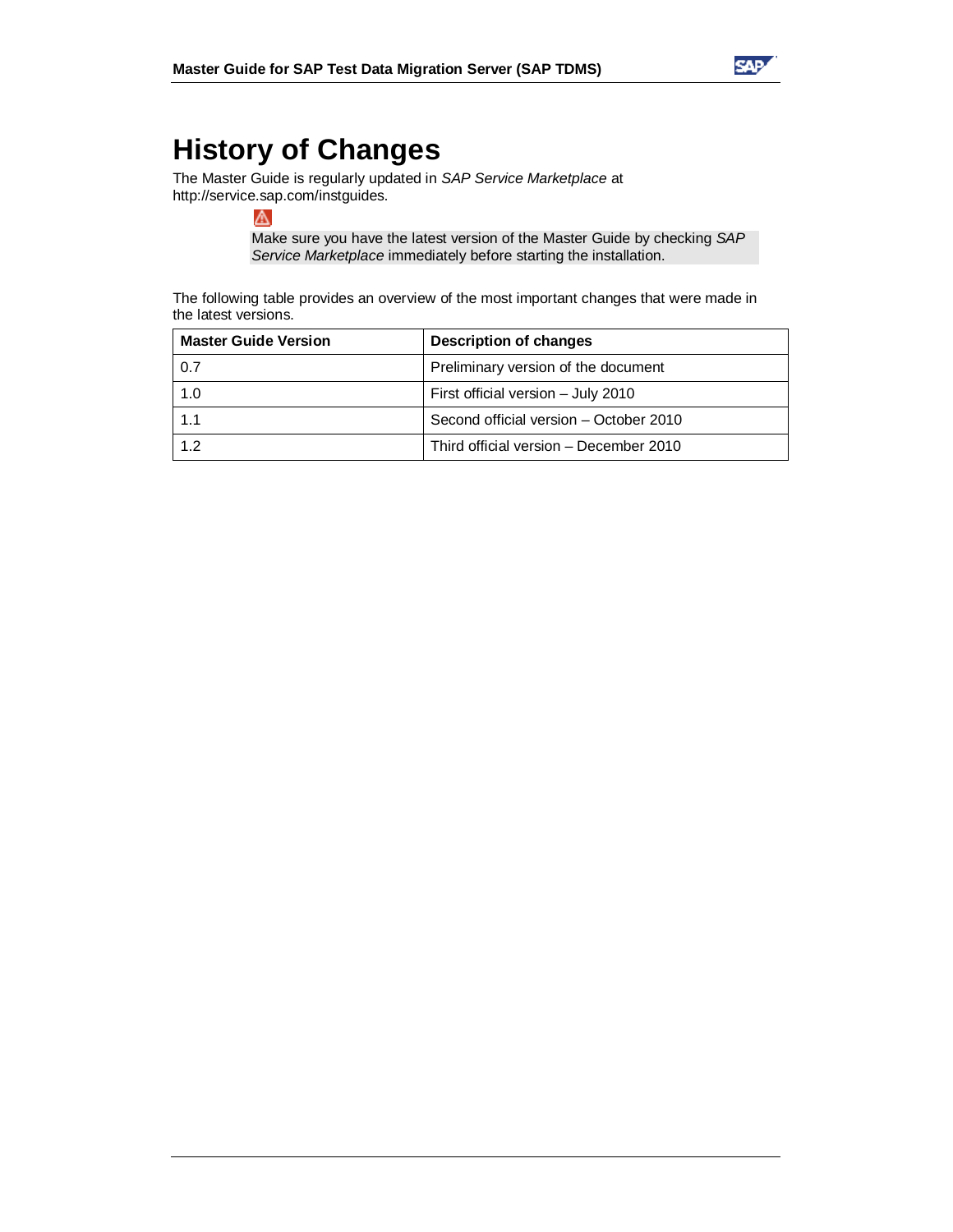

## Contents

| 2.2 Overview - Available Transformation Solutions 10     |  |
|----------------------------------------------------------|--|
|                                                          |  |
| 2.2.2                                                    |  |
| 2.2.3                                                    |  |
|                                                          |  |
|                                                          |  |
|                                                          |  |
| 2.4 Basics about SAP transformation technologies14       |  |
| 3 Preparations for Using SAP LT Landscape Transformation |  |
|                                                          |  |
|                                                          |  |
|                                                          |  |
|                                                          |  |
|                                                          |  |
|                                                          |  |
|                                                          |  |
|                                                          |  |
|                                                          |  |
|                                                          |  |
|                                                          |  |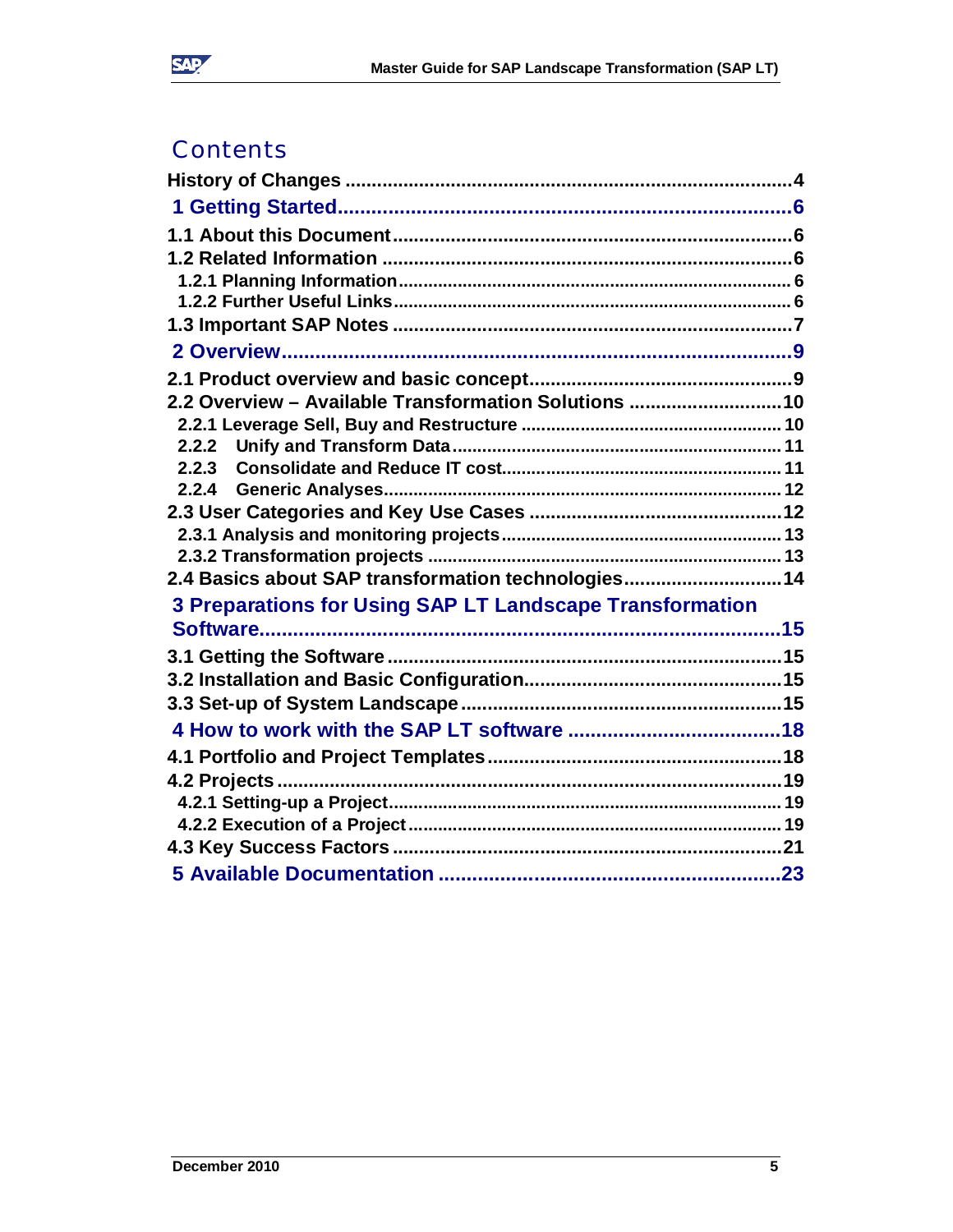

# **1 Getting Started**

# **1.1 About this Document**

#### **Purpose**

This master guide is the central starting point for the technical implementation of SAP Landscape Transformation software (SAP LT software) by explaining the transformation solutions available with release 1.0, as well as the key functional areas of the software.

#### **Constraints**

This master guide provides an overview of SAP LT software. It contains information about the general concepts and processes, and contains references to other useful material. In order to work with SAP LT software, it is not sufficient to just read this master guide. Rather, you need the relevant documentation for your user category as described in chapter 5 of this master guide.

# **1.2 Related Information**

### **1.2.1 Planning Information**

For more information about general planning topics not covered in this guide, see the following content on SAP Service Marketplace:

| Content                                                                                                    | <b>Location on SAP Service</b><br><b>Marketplace</b> |
|------------------------------------------------------------------------------------------------------------|------------------------------------------------------|
| General information about SAP Landscape<br>Transformation software                                         | http://service.sap.com/sapLT                         |
| Released platforms and technology-related topics<br>such as maintenance strategies and language<br>support | http://service.sap.com/platforms                     |
| To access the Platform Availability Matrix directly,<br>enter                                              | http://service.sap.com/pam                           |
| Network security (general)                                                                                 | http://service.sap.com/security                      |
| High Availability                                                                                          | http://service.sap.com/ha                            |
| Performance                                                                                                | http://service.sap.com/performance                   |
| Information about Support Package Stacks, latest<br>software versions and patch level requirements         | http://service.sap.com/sp-stacks                     |
| Information about Unicode technology                                                                       | http://service.sap.com/unicode@sap                   |

### **1.2.2 Further Useful Links**

The following table lists further useful links on SAP Service Marketplace: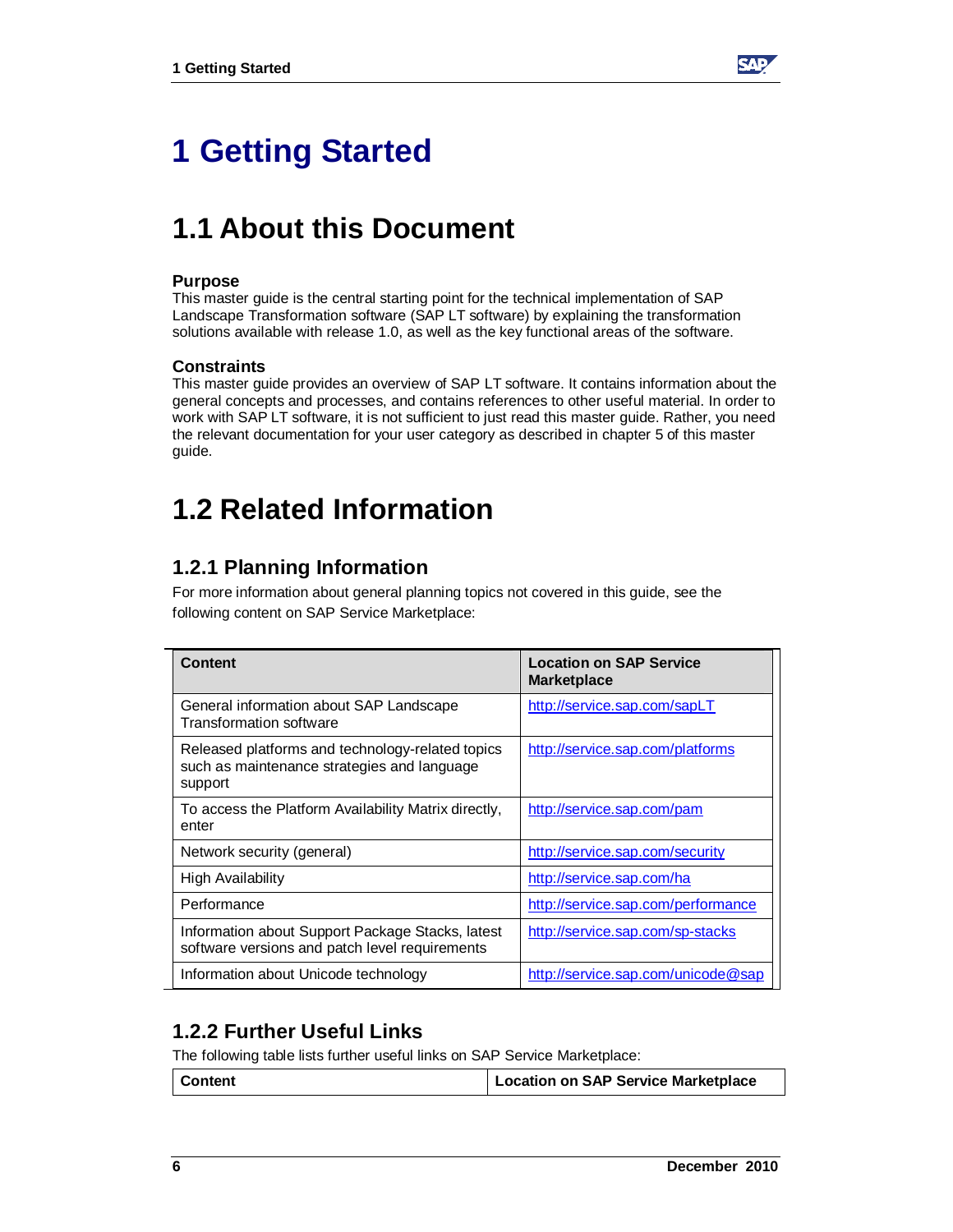

| Information about creating error messages                                    | http://service.sap.com/messages |
|------------------------------------------------------------------------------|---------------------------------|
| <b>SAP Notes search</b>                                                      | http://service.sap.com/notes    |
| SAP Software Download Center (software<br>download and ordering of software) | http://service.sap.com/swdc     |
| SAP Online Knowledge Products (OKPs) -<br>role-specific Learning Maps        | http://service.sap.com/rkt      |

## **1.3 Important SAP Notes**

Read the following SAP Notes before you start the installation and/or using SAP LT software. These SAP Notes contain the most recent information on the installation and operation of SAP LT software. Make sure that you have the up-to-date version of each SAP Note, which you can find on SAP Service Marketplace at<http://service.sap.com/notes.>

| SAP Note 1465272                | General note for SAP LT software                            | This SAP Note provides a general<br>overview SAP notes related to<br>SAP LT software especially with<br>focus on available transformation<br>solutions.     |
|---------------------------------|-------------------------------------------------------------|-------------------------------------------------------------------------------------------------------------------------------------------------------------|
| SAP Note 1468391<br>and 1468453 | Installation of SAP LT software<br>(DMIS 2010 and SHC_CONT) | Installation of these add-ons is a<br>requirement for installation and<br>use of SAP LT software. This<br>SAP Note describes the<br>installation procedure. |
| SAP Note 1527123                | Import of Support Packages                                  | This SAP Note comprises specific<br>considerations applying support<br>packages while using SAP LT or<br>other DMIS based applications.                     |
| SAP Note 1527404                | SAP LT Basis Technology and<br><b>Work Center</b>           | This SAP Note comprises specific<br>considerations and known issues<br>related to the SAP LT basis<br>technology and SAP LT work<br>center.                 |
| SAP Note 1461700                | Details about Chart of Accounts<br>Conversion               | This SAP Note comprises specific<br>considerations and known issues<br>related to the transformation<br>solution Chart of Accounts.                         |
| SAP Note 1462006                | Details about Client Transfer                               | This SAP Note comprises specific<br>considerations and known issues<br>related to the transformation<br>solution Client Transfer.                           |
| <b>SAP Note1462004</b>          | Details about Company Code<br>Deletion                      | This SAP Note comprises specific<br>considerations and known issue<br>related to the transformation<br>solution Company Code Deletion.                      |
| <b>SAP Note1534197</b>          | Details about Profit Center<br>Reorganization               | This SAP Note comprises specific<br>considerations and known issue<br>related to the transformation                                                         |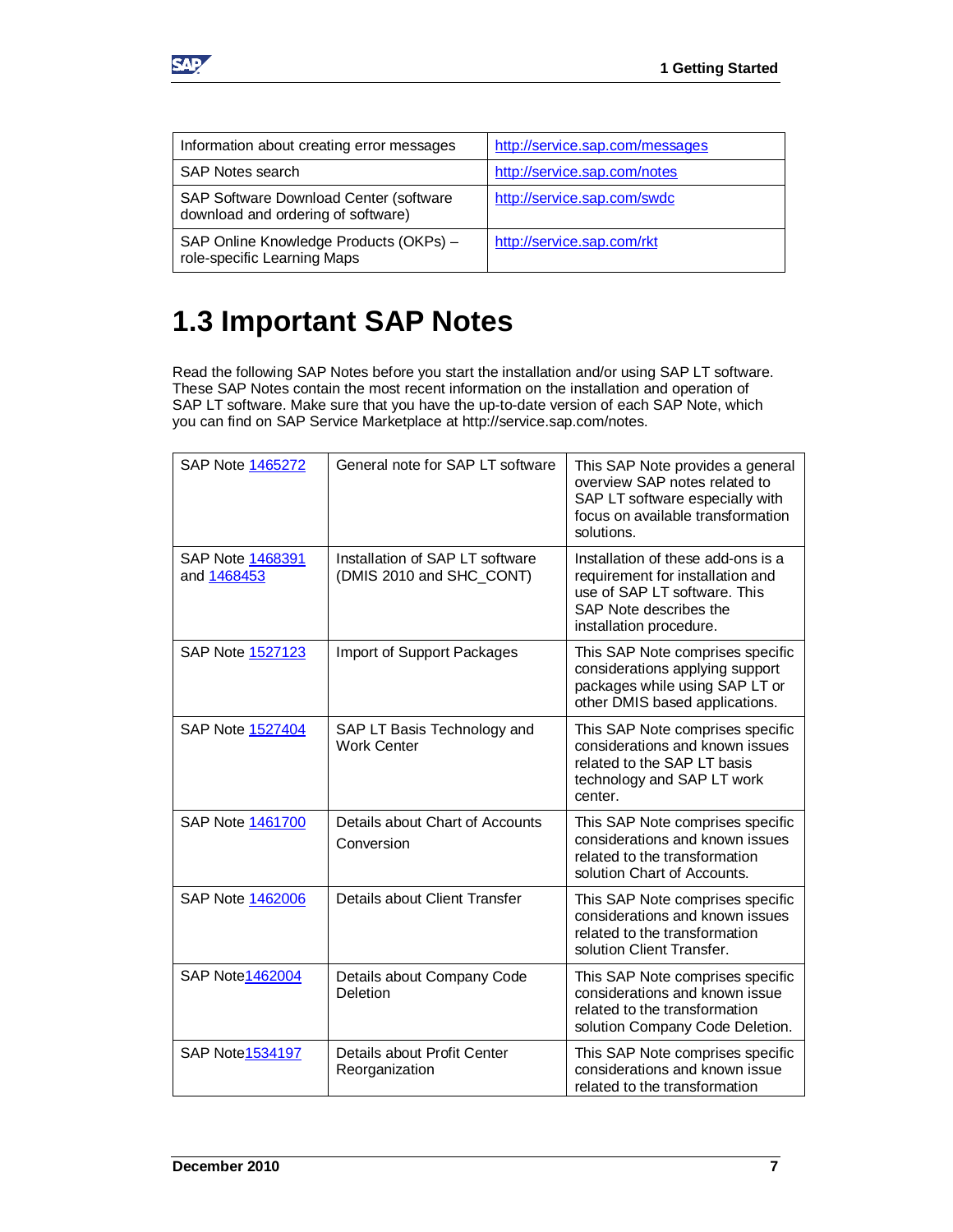

|                         |                                                         | solution Profit Center<br>Reorganization.                                                                                                                         |
|-------------------------|---------------------------------------------------------|-------------------------------------------------------------------------------------------------------------------------------------------------------------------|
| <b>SAP Note 1454883</b> | Information for customers with<br>specific requirements | This SAP Note provides further<br>information for customers with<br>specific requirements in their<br>landscape transformation project.                           |
| SAP Note 1463386        | Registration of GoLive weekend                          | This SAP Note provides details<br>about SAP's recommendation to<br>register for development support<br>at the GoLive weekend<br>(Production conversion/migration) |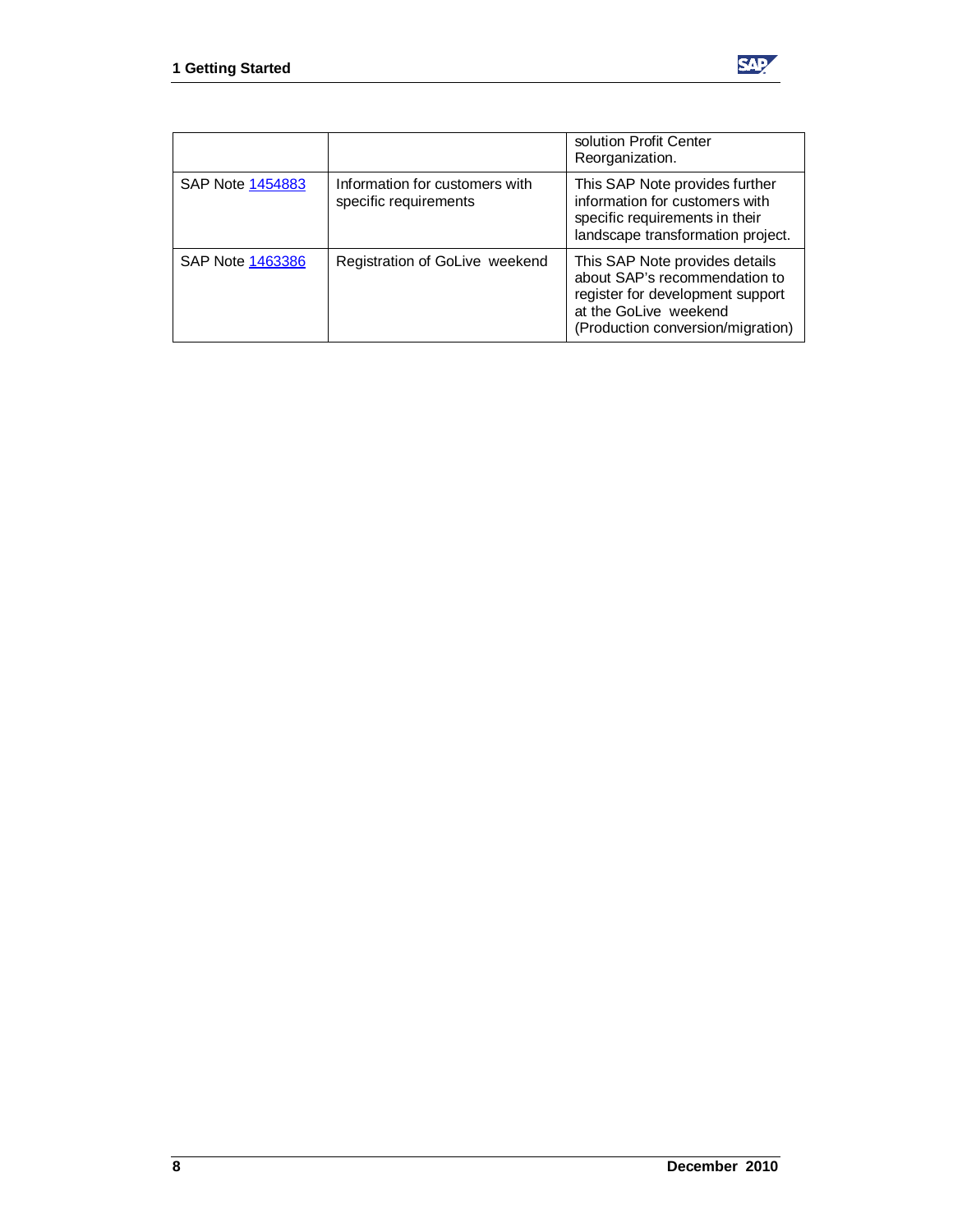

## **2 Overview**

## **2.1 Product overview and basic concept**

SAP Landscape Transformation (SAP LT) software supports SAP customers to effectively manage the impact on the existing SAP landscape for any business or IT-driven transformation requirements.

SAP LT software 1.0 is available in English and German (except project roadmaps – only EN) and covers SAP R/3 4.6C – SAP ERP 6.0, but not industry solutions or other SAP applications.

The SAP Landscape Transformation software provides several transformation solutions in the following areas:

- Leverage Sell, Buy, and Restructure
- Unify and Transform Data
- Consolidate and Reduce IT cost
- Generic analyses

The detailed scope of SAP LT software 1.0 is outlined in chapter 2.2.

The software can assist you in the evaluation phase by analyzing the current situation, and identifying an appropriate transformation solution for adapting the existing SAP system landscape. SAP landscape transformation activities are typically triggered by transformation requirements, and questions such as:

- How to gain more process efficiency?
- How to more reduce of total cost of operations, and quickly adapt to new legal requirements?
- How to minimize cost for the implementation of organizational changes such as internal reorganizations.

Furthermore, the SAP Landscape Transformation software provides guidance through predefined project roadmaps.

The SAP LT work center is the central cockpit that allows you to effectively manage the impact that the transformation solutions have on the existing SAP landscape.

After the identification of relevant transformation solutions, the analysis and the technical execution of any required changes in the affected SAP system landscape - using proven SAP conversion and migration technologies – is performed in an SAP LT project.

The SAP LT software serves as a new process in SAP's Application Lifecycle Management concept – leveraging and integrating with key features of SAP Solution Manager.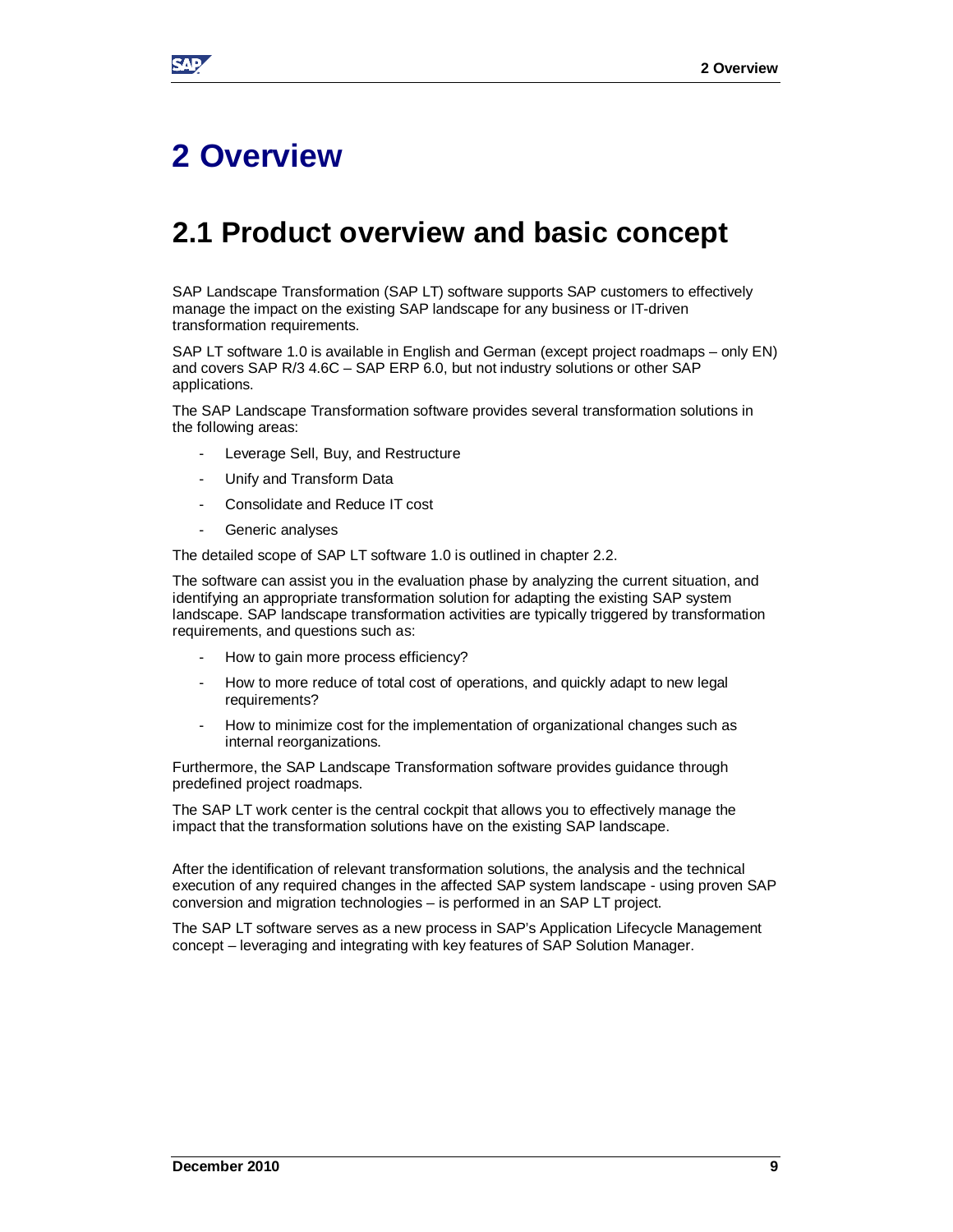

## **2.2 Overview – Available Transformation Solutions**

With SAP Landscape Transformation, SAP offers a holistic solution providing services and software. SAP LT software 1.0 includes transformation solutions for the following:

- Leverage Sell, Buy and Restructure
- Unify and Transform Data
- Consolidate and Reduce IT Cost
- Generic analyses

The following diagram illustrates the key triggers, and their related landscape transformation requirements, and the available transformation solutions in SAP LT software 1.0:



### **2.2.1 Leverage Sell, Buy and Restructure**

The transformation solutions for *Leverage Sell, Buy and Restructure* support the realization of divestitures and internal reorganization by fully aligning affected system landscapes, and as a result guarantees agility through cost-effective implement of organizational changes. The following transformation solutions are included with SAP LT software 1.0:

| <b>Transformation</b><br><b>Solution</b>          | Key use cases                                                                          | Important<br>considerations |
|---------------------------------------------------|----------------------------------------------------------------------------------------|-----------------------------|
| <b>Company Code</b><br><b>Transfer (Deletion)</b> | - Quick carve-out of complete<br>legal entities as part of a share<br>deal transaction | - See in SAP Note 1462004   |
|                                                   | - Clean-up the system by<br>deleting company codes<br>that are no longer in use        |                             |
| <b>Profit Center</b>                              | - Fast adoption of<br>organizational structures to                                     | - See in SAP Note 1534197   |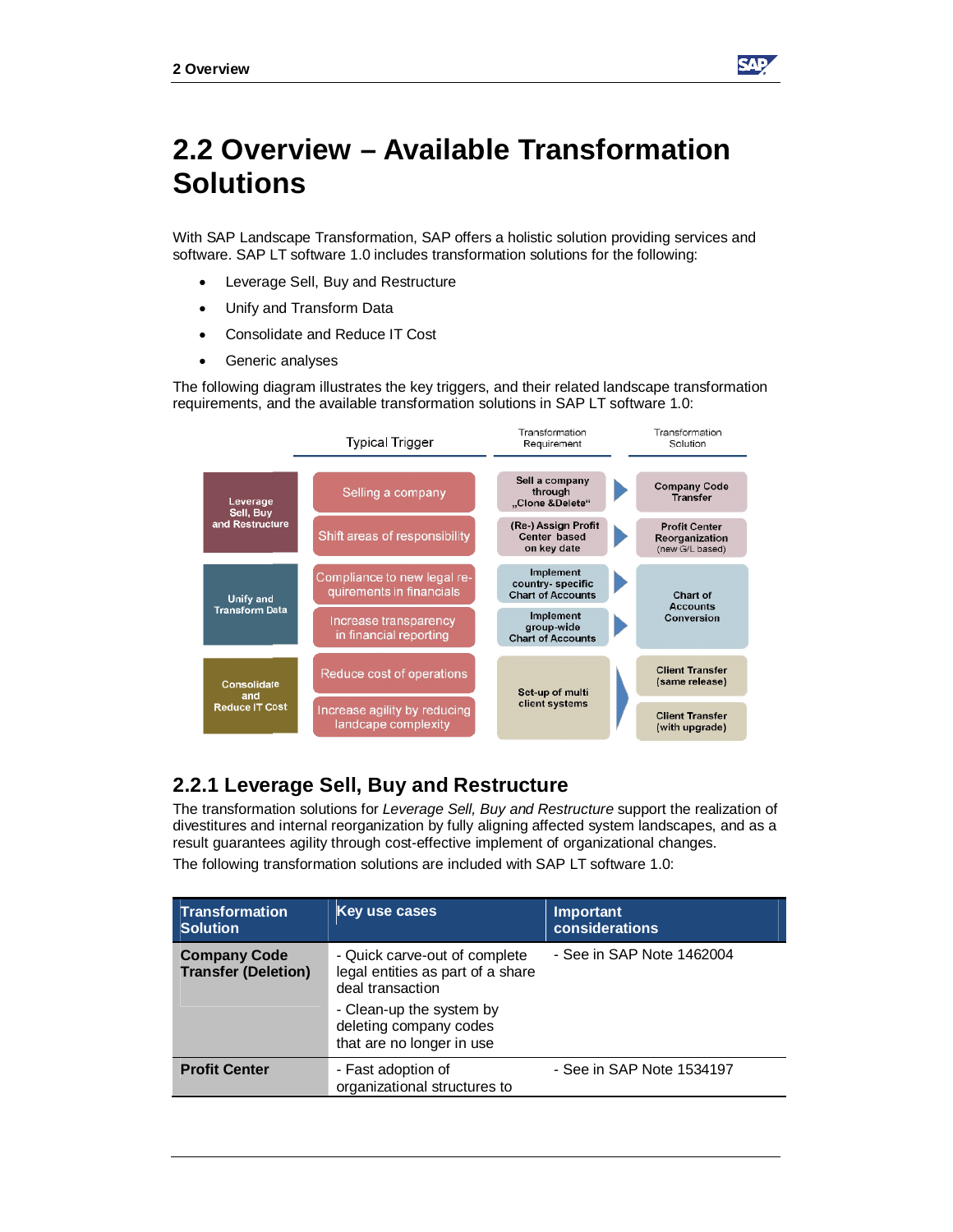

| Reorganization | rapidly changing market<br>requirements                        |
|----------------|----------------------------------------------------------------|
|                | - Reorganization scenarios for<br>profit centers (merge/split) |

### **2.2.2 Unify and Transform Data**

The transformation solutions for *Unify and Transform Data* facilitate consistent and accurate data as a crucial factor in helping customers successfully operate a business. They allow you to unify and simplify financial and controlling processes by analyzing and transforming data for example to improve transparency in financial reporting, implement corporate standards or meet legal requirements.

The following transformation solution is included with SAP LT software 1.0:

| <b>Transformation</b><br><b>Solution</b>            | Key use cases                                                                                                                        | <b>Important</b><br>considerations                                                                                                                                                                                                                                                                                                                           |
|-----------------------------------------------------|--------------------------------------------------------------------------------------------------------------------------------------|--------------------------------------------------------------------------------------------------------------------------------------------------------------------------------------------------------------------------------------------------------------------------------------------------------------------------------------------------------------|
| <b>Chart of Accounts</b><br><b>Conversion (CoA)</b> | - Establish a group-wide chart<br>of accounts<br>- Implement country-specific<br>chart of accounts<br>- Restructure / merge accounts | - See in SAP Note 1461700<br>- Other SAP applications than<br>SAP R/3 (ERP) may be affected<br>by a chart of accounts conversion,<br>related analyses are partially<br>covered with SAP LT 1.0<br>- Additional project-specific<br>requirements such as archive<br>conversions may be covered by<br>complementing SAP offerings -<br>see in SAP Note 1454883 |

### **2.2.3 Consolidate and Reduce IT cost**

The transformation solutions for *Consolidate and Reduce IT Cost* facilitate the planning and realization of system consolidation projects by creating flexible and simplified IT landscapes that reduce system redundancies, lower total cost of operations, and decreasing administrative and maintenance efforts.

| <b>Transformation</b><br><b>Solution</b> | Key use cases                                                                                           | <b>Important</b><br>considerations                                                                                                                                                                                                                                                 |
|------------------------------------------|---------------------------------------------------------------------------------------------------------|------------------------------------------------------------------------------------------------------------------------------------------------------------------------------------------------------------------------------------------------------------------------------------|
| <b>Client Transfer</b>                   | - Set-up of multi-client<br>system(s) using client transfer<br>with or without an integrated<br>Upgrade | - See in SAP Note 146006<br>- A client transfer from MDMP<br>(source system) to UNICODE<br>(target system) is not supported<br>- Additional project-specific<br>requirements may be covered by<br>complementing SAP offerings. For<br>more information, see in SAP<br>Note 1454883 |

The following transformation solution is included with SAP LT software 1.0: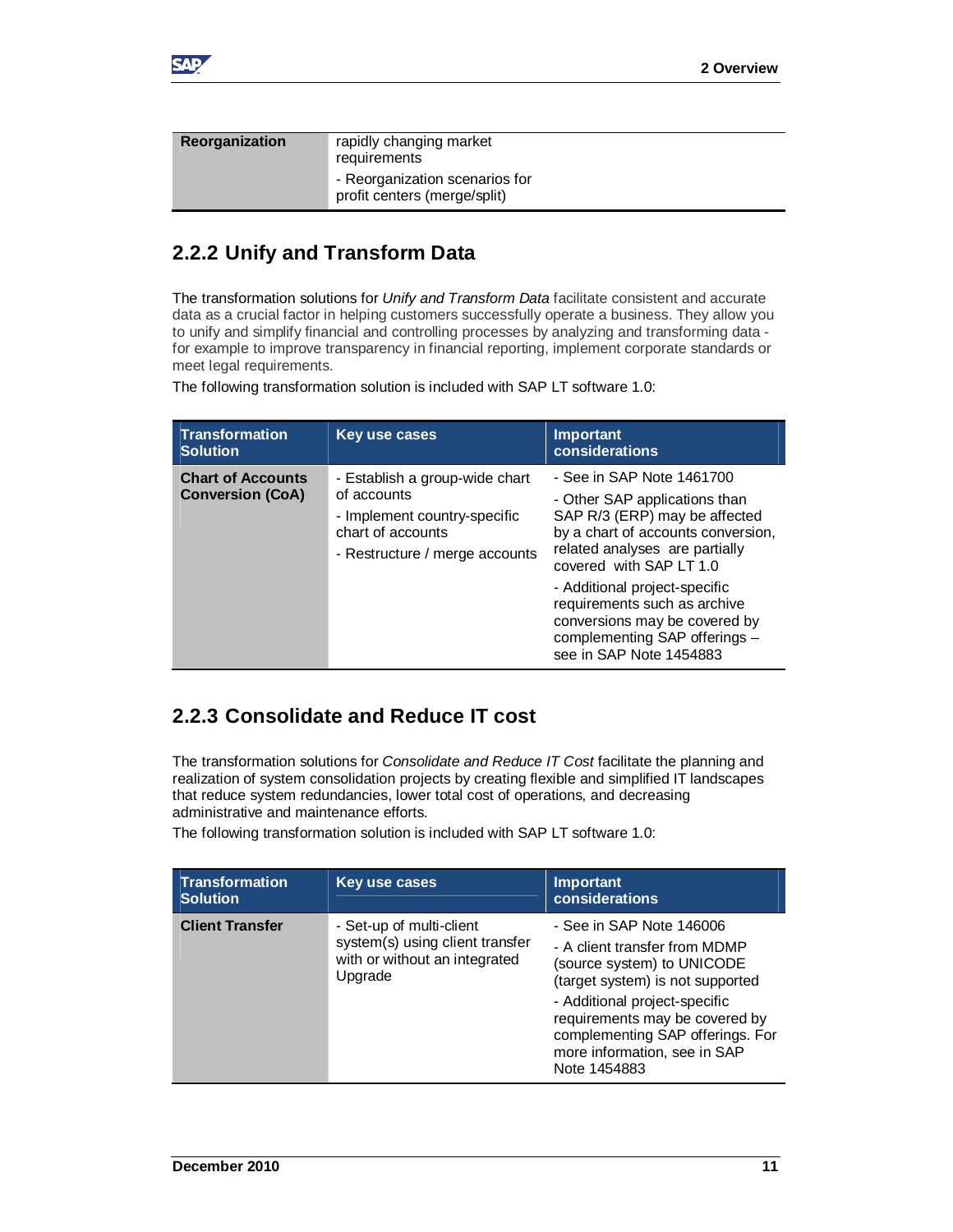

### **2.2.4 Generic Analyses**

The transformation solutions for *Generic Analyses* are mainly used for the transformation solutions described above. However, some of them can be also leveraged as a "stand-alone" analysis with the focus to identify opportunities for reducing total cost of operations. The following transformation solutions are included with SAP LT software 1.0:

| <b>Transformation Solution</b>                     | Key use cases                                                                                                                                                                                                                                   |
|----------------------------------------------------|-------------------------------------------------------------------------------------------------------------------------------------------------------------------------------------------------------------------------------------------------|
| <b>System Comparison and</b><br><b>Monitoring</b>  | - Includes the comparison of system settings,<br>customizing and repository.<br>- Allows you to compare different development<br>systems in same or different SAP landscapes.                                                                   |
|                                                    | - Analyzes transportation landscape and differences<br>of configuration templates.                                                                                                                                                              |
| <b>NetWeaver Analysis</b>                          | - Helps you to identify optimization potential for basic<br>system settings, and so on.                                                                                                                                                         |
|                                                    | - Is useful in the preparation of system consolidation<br>projects, for example during the setup of multi-client<br>system(s) by client transfer (with or without integrated<br>upgrade) and in a company code transfer or deletion<br>project. |
| <b>ECC Business</b><br><b>Application Analysis</b> | - Includes the analysis of used SAP components and<br>other application related aspects.                                                                                                                                                        |
|                                                    | - Is useful in the preparation of system consolidation<br>projects, for example during the setup of multi-client<br>system(s) by client transfer (with or without integrated<br>upgrade).                                                       |
| <b>Company Code Object</b><br><b>Analysis</b>      | - Analysis of depending ORG units and other data in<br>preparation of a company code transfer or deletion<br>project.                                                                                                                           |
|                                                    | - Identifies related objects in a company code to be<br>transferred or deleted.                                                                                                                                                                 |

## **2.3 User Categories and Key Use Cases**

The key target audience (user categories) for the SAP LT software is:

| <b>Role</b>                       | <b>Typical User Profile and Skill Set</b>                                                                                                                                                                                                         |
|-----------------------------------|---------------------------------------------------------------------------------------------------------------------------------------------------------------------------------------------------------------------------------------------------|
| <b>Business expert</b>            | A business process or application expert, ideally with<br>experiences in implementation or transformation projects<br>and basic knowledge about SAP Solution Manager.                                                                             |
| <b>Technical execution expert</b> | An expert responsible for application or basis in IT with:<br>- Detailed application knowledge as well as knowledge<br>about the architectural design (domains/table structures) of<br>affected SAP application (for example SAP Financials for a |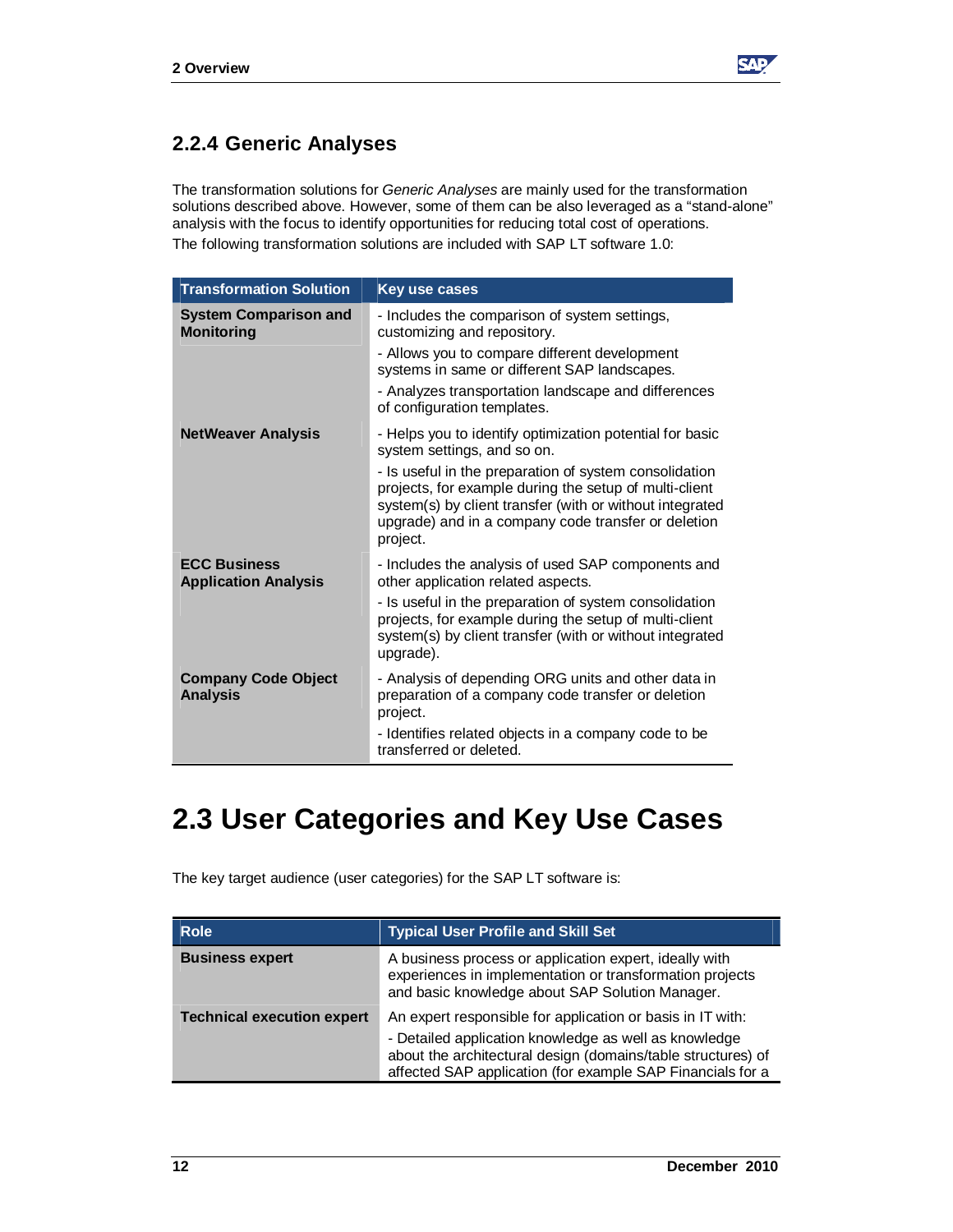

|                               | chart of accounts conversion).                                                                                                                  |
|-------------------------------|-------------------------------------------------------------------------------------------------------------------------------------------------|
|                               | - Strong knowledge of SAP NW applications, for example<br>transactions such as SE 38, SE 80, SE16 and SAP<br>Solution Manager.                  |
| <b>Project lead</b>           | Technical project lead, ideally with experience in<br>implementation or transformation projects, and basic<br>knowledge of SAP Solution Manager |
| Other project team<br>members | Project members using project roadmaps and other SAP<br>Solution Manager features:                                                              |
|                               | - Strong knowledge of SAP Solution Manager<br>recommended                                                                                       |

Details on related security and authorization aspects are described in SAP Landscape Transformation 1.0 – Security Guide.

In general, the two major use cases (type of projects) are supported with SAP LT software:

### **2.3.1 Analysis and monitoring projects**

Within the SAP LT work center, you can select one or multiple transformation solutions for analysis from the portfolio (see detail in chapter 2.2.1 - 2.2.4). In projects with an assigned project template - that includes only transformation solutions for analysis – you can perform various analyses in several execution systems. Those analyses can run only once for a dedicated purpose, or on a regular basis.

Dedicated analyses could be useful to run in the preparation and evaluation of a transformation project for example to detail the scope of the planned landscape transformation project or check the technical feasibility. Examples include:

- Analyze a company code (Leverage sell, buy, and restructure)

- Analysis and blueprint for system consolidation (Consolidate and reduce IT costs) Examples of generic analyses include:

- System monitoring (generic analyses)
- System comparison (generic analyses)

### **2.3.2 Transformation projects**

A transformation project includes at least one transformation solution for conversion (for example a chart of accounts or company code deletion) or migration (for example a client transfer) but usually also includes related analyses.

The execution plan that is structured by project phases guides the user with regards to the sequence of the execution steps that should be performed.

Example of a project execution plan (client transfer):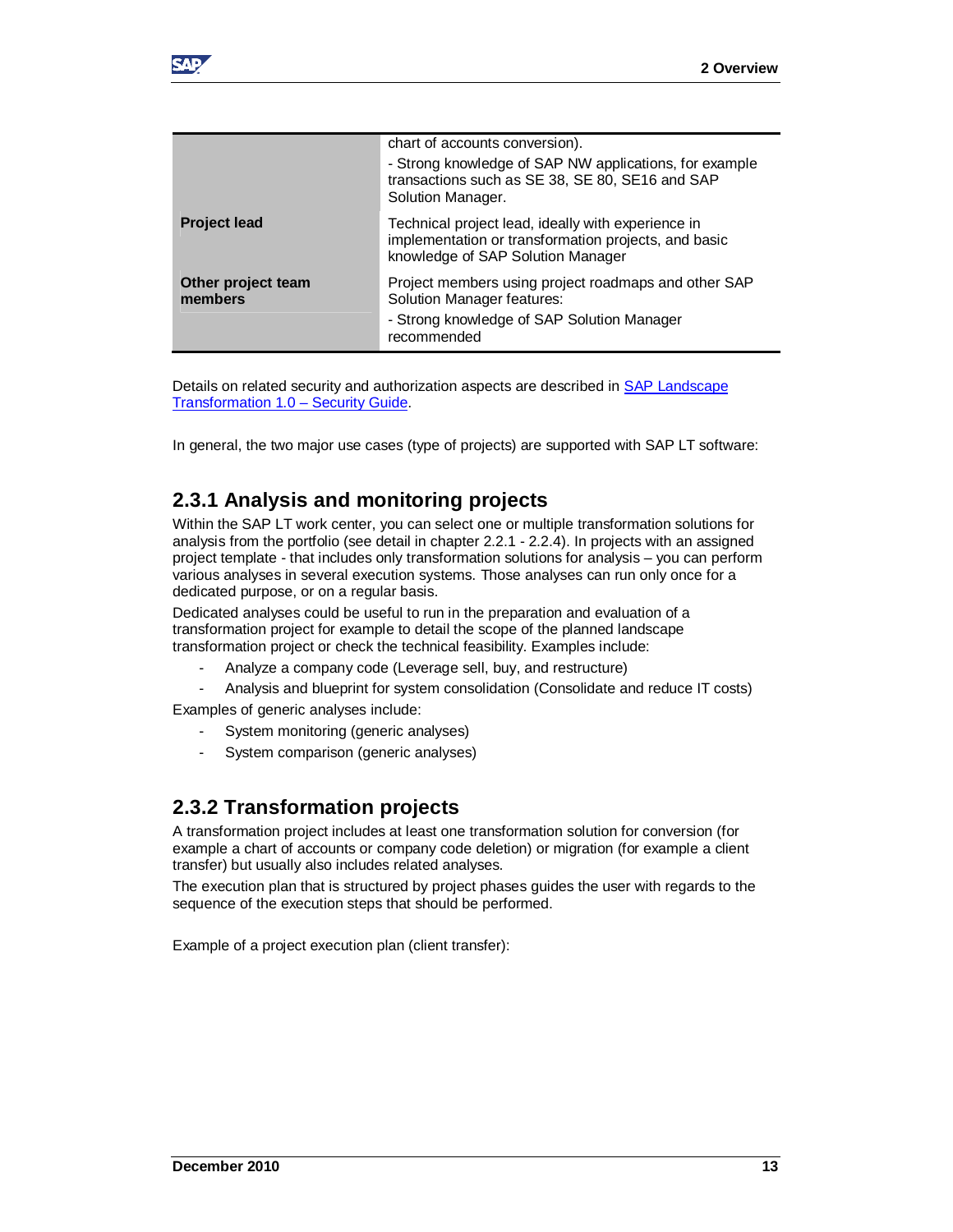

| Project CT_ALL    |                                           |                         |                      |                        |                  |                      |
|-------------------|-------------------------------------------|-------------------------|----------------------|------------------------|------------------|----------------------|
| Ecr               | Show Details<br>Project Composer          | <b>Project Extender</b> | Open Roadmap         | Open Execution Project |                  |                      |
|                   | <b>Evaluation and Scenario Definition</b> |                         |                      |                        |                  |                      |
|                   | Assign System Landscape   Change Status   | Documentation:          |                      |                        |                  | View                 |
| Retresh           |                                           |                         |                      |                        |                  |                      |
| Step              | Transformation Solution                   | Comment                 | Help                 | Status                 | System Landscape | Navigation           |
| 001               | Cross Customizing Comperison              |                         | Next ?<br>٠          | Not started            |                  | Enter Analysis<br>D. |
| OO2               | Repository Comparison                     |                         | <b>D</b> Next ?<br>٠ | Not started            |                  | Enter Analysis       |
| 003               | NetWeaver Analysis                        |                         | Next?<br>٠           | Not started            |                  | Enter Analysis       |
| 004               | ECC Business Application Analysis         |                         | Next ?<br>٠          | Not started            |                  | Enter Analysis       |
| <b>DDS</b>        | Currency Usage Analysis                   |                         | to Next ?            | Not started            |                  | Enter Analysis       |
| Test 1            |                                           |                         |                      |                        |                  |                      |
|                   | Assign System Landscape   Change Status   | Bocumentation:          |                      |                        |                  | View                 |
| Refresh           |                                           |                         |                      |                        |                  |                      |
| Step              | <b>Transformation Solution</b>            | Comment                 | Help                 | Status                 | System Landscape | Navigation           |
| <b>DD1</b>        | Client Transfer with integrated Upgrade   |                         | $Next$ ?             | Not started            |                  | Create Package A     |
|                   |                                           |                         |                      |                        |                  |                      |
| Test 2            |                                           |                         |                      |                        |                  |                      |
|                   | Assign System Londscape   Change Status   | <b>Becumentation:</b>   |                      |                        |                  | <b>View</b>          |
| Retresh           |                                           |                         |                      |                        |                  |                      |
| Step              | <b>Transformation Solution</b>            | Comment.                | Help                 | Status                 | System Landscape | Navigation           |
| OO1               | Client Transfer with Integrated Upcrade   |                         | Next ?<br>٠          | Not started            |                  | Create Package<br>D. |
| Test <sub>3</sub> |                                           |                         |                      |                        |                  |                      |
|                   |                                           |                         |                      |                        |                  |                      |
|                   | Change Status<br>Assign System Landscape  | Documentation:          |                      |                        |                  | View                 |
| <b>Retresh</b>    |                                           |                         |                      |                        |                  |                      |
| Step              | <b>Transformation Solution</b>            | Comment                 | Help                 | Status                 | System Landscape | Navigation           |
| DO1               | Client Transfer with integrated Upgrade   |                         | Next ?               | Not started            |                  | Create Package       |
| GoLive            |                                           |                         |                      |                        |                  |                      |
|                   | Assign System Landscape   Change Status   | Documentation:          |                      |                        |                  | View                 |
| Retresh           |                                           |                         |                      |                        |                  |                      |
|                   |                                           |                         |                      |                        |                  |                      |
| $S$ ep            | <b>Transformation Solution</b>            | Comment                 | Help                 | Status                 | System Landscape | Navigation           |

## **2.4 Basics about SAP transformation technologies**

SAP's transformation technologies for conversions and migrations are proven through hundreds of SAP consulting projects every year. The predefined transformation applications guarantee a fast and consistent conversion or migration of the data by keeping historical data and providing the flexibility to efficiently include customer tables or to limit the scope to data of specific organizational units (ORG units).

This powerful technology allows a performance-optimized procedure and provides security mechanisms to prevent potential data loss or inconsistencies.

However, the transformation technologies perform changes on the level of tables and fields directly on the database. So any inappropriate and inconsiderate use can be critical for the successful completion of a SAP landscape transformation project.

### Ω

Details on key success factors are described in chapter 4.3. Preparations for Using SAP Landscape Transformation software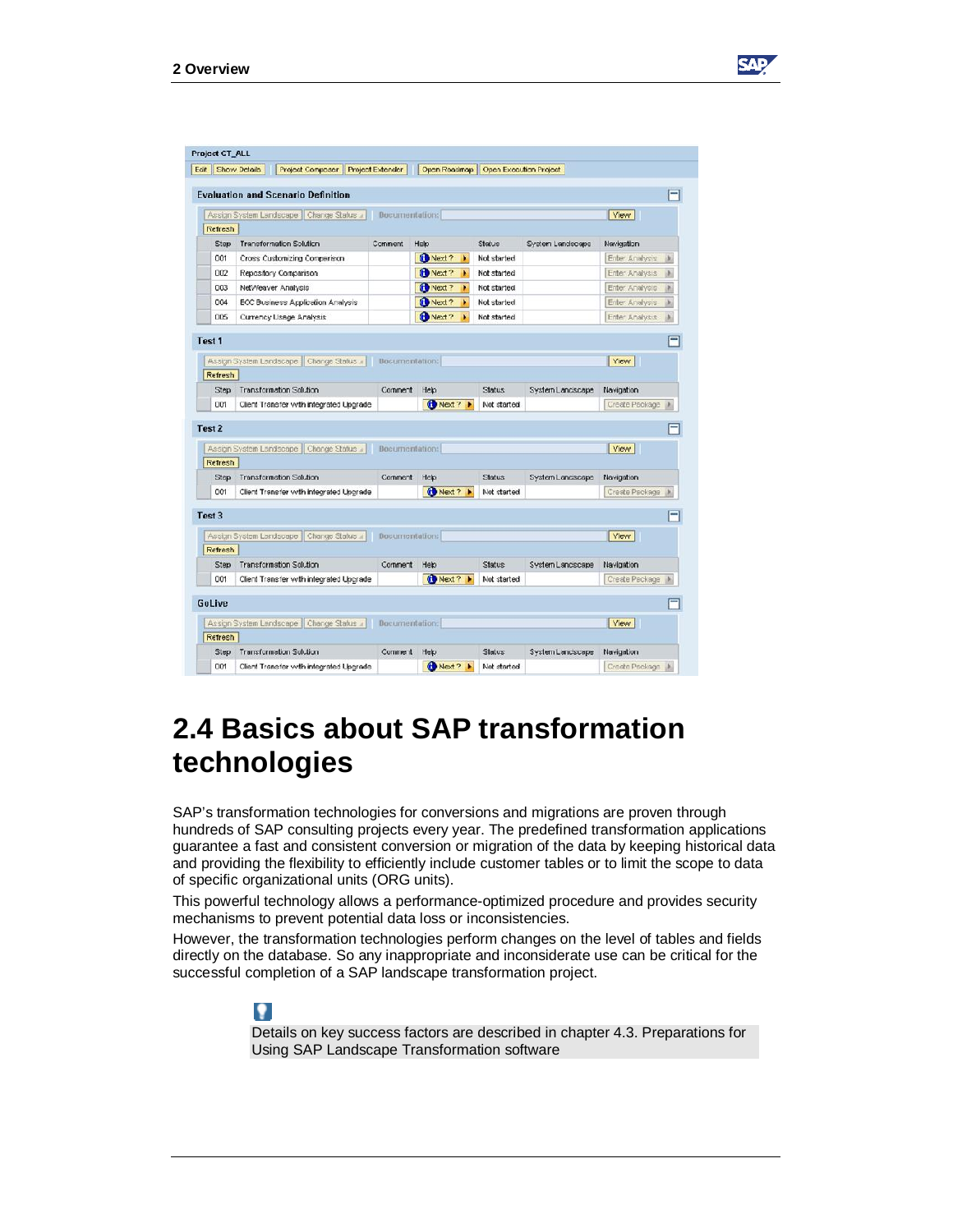

# **3 Preparations for Using SAP LT Landscape Transformation Software**

## **3.1 Getting the Software**

After you purchase the SAP Landscape Transformation software, you can download it from SAP's Software Download Center [\(http://service.sap.com/swdc\)](http://service.sap.com/swdc)

To download the add-ons for installation / upgrade, see SAP Service Marketplace at <http://service.sap.com/swdc>-> Installation and Upgrades - Browse our Download Catalog -> SAP Technology Components -> SAP Landscape Transformation.

To download the related support packages, go to SAP Service Marketplace at <http://service.sap.com/swdc>-> Support Packages and Patches – Browse our Download Catalog -> SAP Technology Components -> SAP Landscape Transformation

SAP recommends applying the latest available support package level. Consider SAP Note 1527123 for potential implications.

## **3.2 Installation and Basic Configuration**

The SAP LT software consists of two add-ons (DMIS 2010; SHC\_CONT) which are deployed by means of the standard add-on installation procedures – see details in SAP LT installation Note 1468391 for DMIS 2010 and 1468453 for SHC\_CONT.

The Solution Manager System represents the control system that you use to manage a SAP LT project. Both add-ons (DMIS 2010; SHC\_CONT) must be installed in order to use the functionality provided with the SAP LT work center. No additional basis configuration within SAP Solution Manager is required to get started with SAP LT software.

In the other SAP systems affected from the SAP landscape transformation project (execution systems), only the installation of add-on DMIS 2010 is required.

The following steps for the basic configuration have to be considered:

- Activation of SAP LT related WebDynpro services: use t-code SICF and activate all services related to LTS and BTP

- Assign role(s) and respective authorizations to users: see details in SAP Landscape Transformation 1.0 – Security Guide

For specific considerations regarding the installation of transformation solution Profit Center Reorganization, refer to SAP Note 1534197.

## **3.3 Set-up of System Landscape**

Different technical system landscapes are required for the transformation solutions that are part of SAP Landscape Transformation 1.0.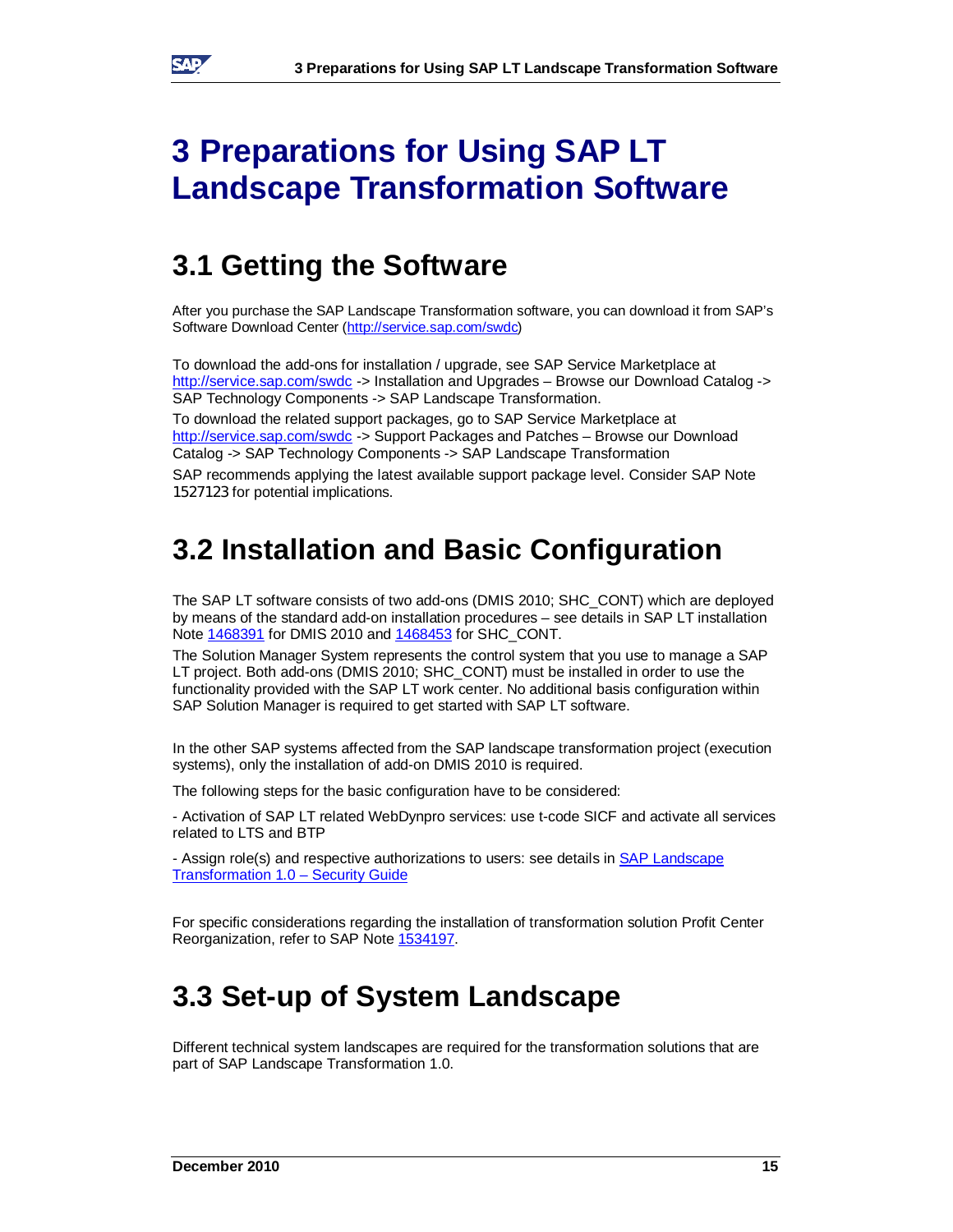

#### **System Landscape with Control (Solution Manager) and Execution System**

For chart of accounts, company code deletion and all analyses, the following system landscape is required.



For every connection between these two systems, a RFC connection with a dialog user is required.

**System Landscape for Client Transfer without Upgrade**

For a client transfer without an upgrade, RFC connections to a sender, receiver and central system are required.

In addition, the control system must also have a destination that is directed to itself (note that the use of the destination *NONE* is not possible). All RFC connections must be of type Communication.



**System Landscape for Client Transfer with Upgrade**

For a client transfer that involves an upgrade, RFC connections to a sender, receiver, upgrade and central system are necessary.

In addition, the control system must also have a destination that is directed to itself (note that the use of the destination *NONE* is not possible). All RFC connections must be of type Communication.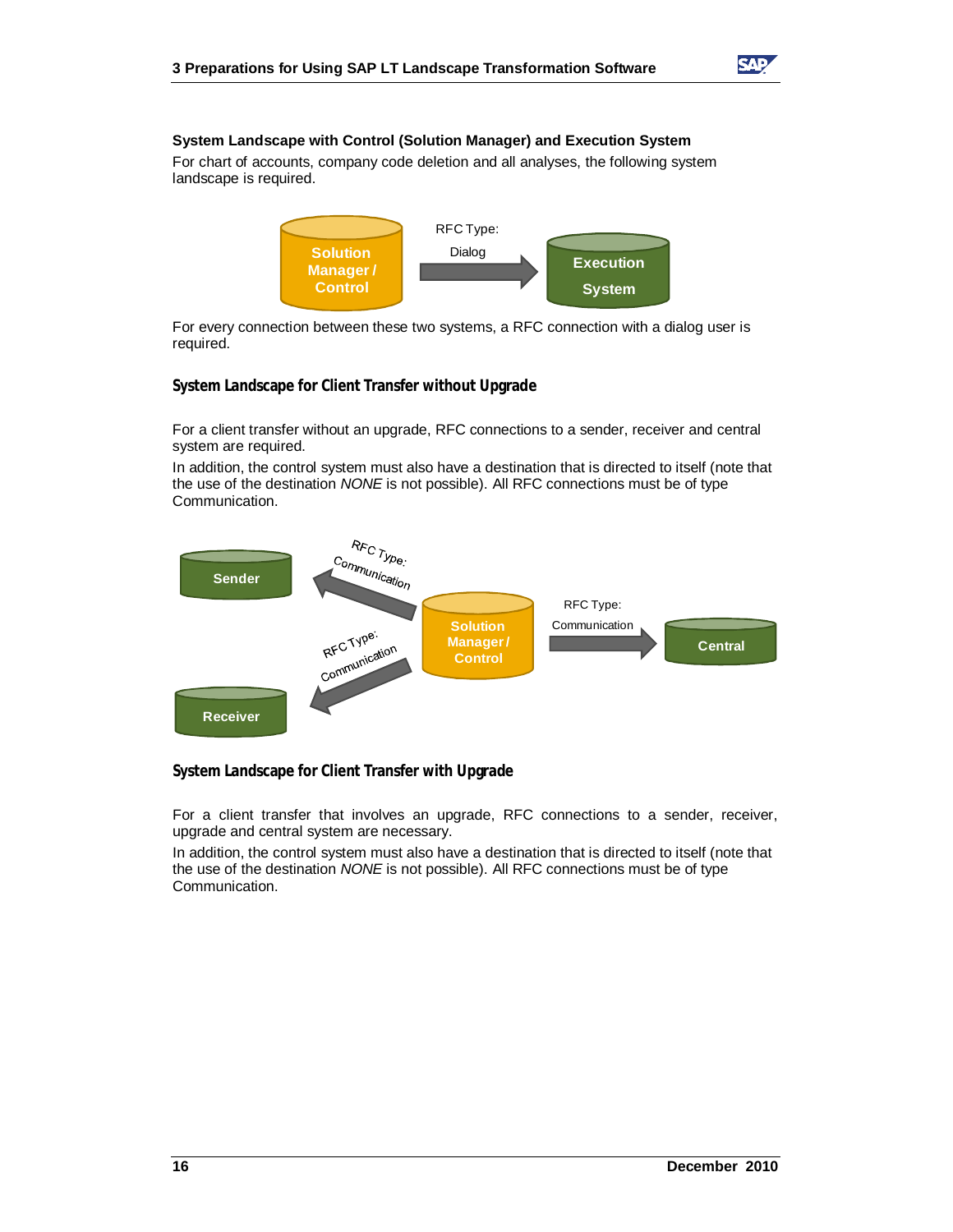



Once RFC connections have been set up, they can be used in a SAP Landscape Transformation project.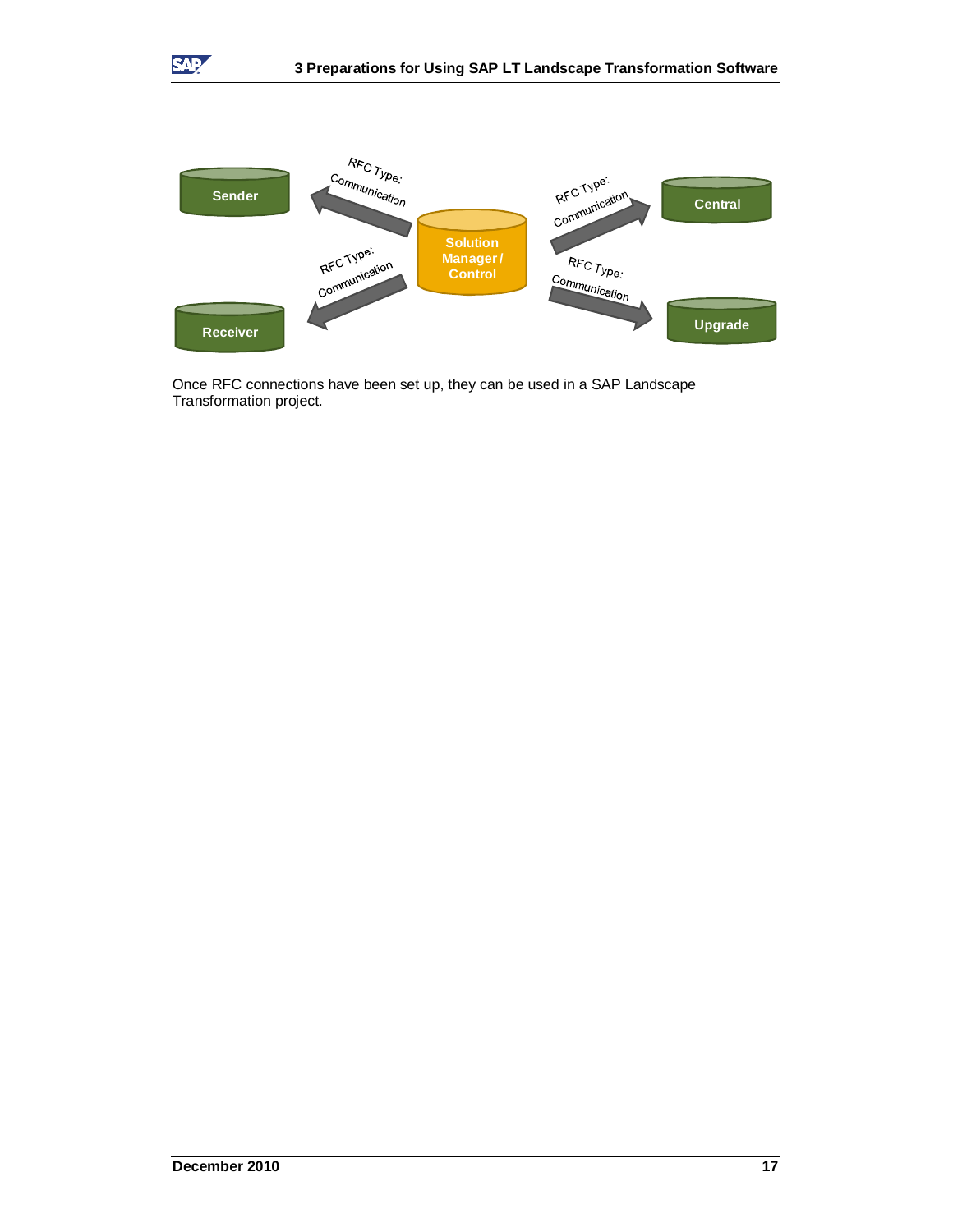

# **4 How to work with the SAP LT software**

Once the software is installed successfully, you can enter the SAP LT work center (transaction code LTS). The work center is the central access point for all functions of the SAP LT software.

The navigation panel of the SAP LT work center is structured into the following key areas:

- Overview: provides direct access to SAP LT projects and getting started information
- Portfolio: includes the complete set of portfolio items (transformation scenarios, related transformation requirements and transformation solutions) and provides access to project roadmaps
- Project Templates: A project template details the scope of a project and comprises a selection of transformation requirements and transformation solution from the portfolio. You can use a project template for multiple projects.
- Projects: is the framework to centrally manage the technical execution of transformation solutions and to provide access to project roadmaps for a SAP LT project

In addition, the *Help Center* and *Related Links* areas are also accessible from the entry screen of the SAP LT work center.

## **4.1 Portfolio and Project Templates**

The *Portfolio* is structured along the key transformation capabilities *Leverage Sell, Buy, and Restructure*, *Unify and Transform Data*, *Consolidate and Reduce IT Cost* and *Generic Analyses* as outlined in chapter 2.2. The transformation capabilities provide access to transformation requirements and related transformation solutions from a business-driven perspective.

From the main screen, a search function allows you to quickly identify portfolio items.

When you enter the portfolio, a tree structure lists the transformation requirements (and related transformation solutions). Descriptions help a business expert to decide whether a transformation requirement or transformation solution should be considered for a transformation project.

Project roadmaps provide step-by-step guidance and detailed knowledge (e.g. accelerators) for the overall planning, preparation and successful execution of an SAP transformation project. With the access to related project roadmaps, project leads and business experts get useful information about the most suitable transformation solution.

Example - Transformation Requirements (Transformation Solutions) for Client Transfer:

- Analysis and Blueprint for System Consolidation (System Comparison and Blueprint specification for system consolidation)
- Consolidation of systems with different releases (Client Transfer with CMIS)
- Consolidation of systems with equal releases (Client Transfer with CMIS)

Selected portfolio items are stored as *Project Templates*.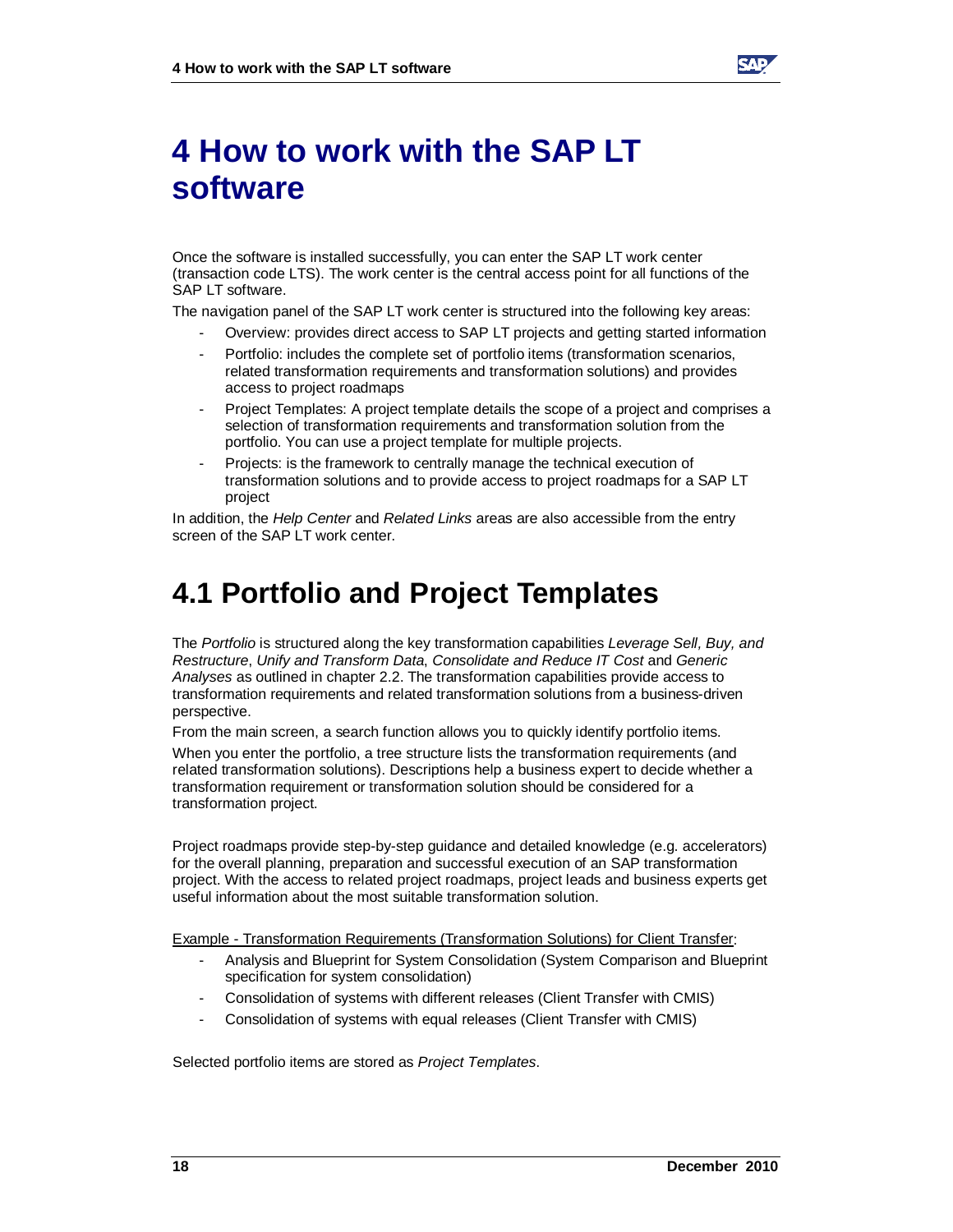

The purpose of project templates is to store a selection of portfolio items to use them in different project, for example in analysis projects that are set up on a frequent basis.

Typically, business experts create, edit, and save project templates. It is also possible to create new versions of project templates and delete them.

# **4.2 Projects**

### **4.2.1 Setting-up a Project**

A project lead can create SAP LT *Projects*. During the definition of a SAP LT project, a project template as well as project members are assigned to the project as part of the project details.

Once the definition of project details is completed, the set up a SAP LT project is initiated by choosing the button *Project Composer*. Based on the transformation solution included in the project template, a project *execution plan* is created. A project execution plan includes all recommended technical steps for a SAP LT project. From the project execution plan, it is possible to access to the related project roadmap.

With the project execution plan, a technical execution expert receives a comprehensive overview - structured by project phases – in which sequence analysis and transformation applications are typically performed in the related execution system(s). For an example of a project execution plan for client transfer, see chapter 2.3.

A key activity in the set up of a SAP LT project is the assignment of a system landscape to each execution step (executable analysis and/or transformation application) in the project execution plan. Depending on the transformation solution(s) in use, a system template outlines the set of systems to be assigned for an execution step.

#### Example – System Template for Client Transfer:

The client transfer involves the following systems:

- Control system. By default, the control system is the customer's SAP Solution Manager system. From the control system, all project activities and the remote access to the execution systems can be controlled and monitored.
- Central system. An additional central system that allows to optimize performance and to balance the system load during data migration phase of a client transfer project properly.
- Execution system(s). An execution system is a system where an analysis or a transformation application is performed remotely by the control system. For a client transfer, the execution system is split into a sender system and receiver system.

For each system that is part of a system landscape, the definition of respective RFC destinations is required.

With the assignment of system landscapes, the set up of a SAP LT project is completed.

### **4.2.2 Execution of a Project**

The technical execution expert is guided along the project execution plan to execute analysis and transformation applications. Depending on the transformation solution in use, the number and type of analysis and transformation applications is different. For an example of a project execution plan (for client transfer), see chapter 2.3.

Depending on the type of analysis, the procedure to initialize, execute and display the results may be different. Use the button *Enter Analysis* to start an analysis application.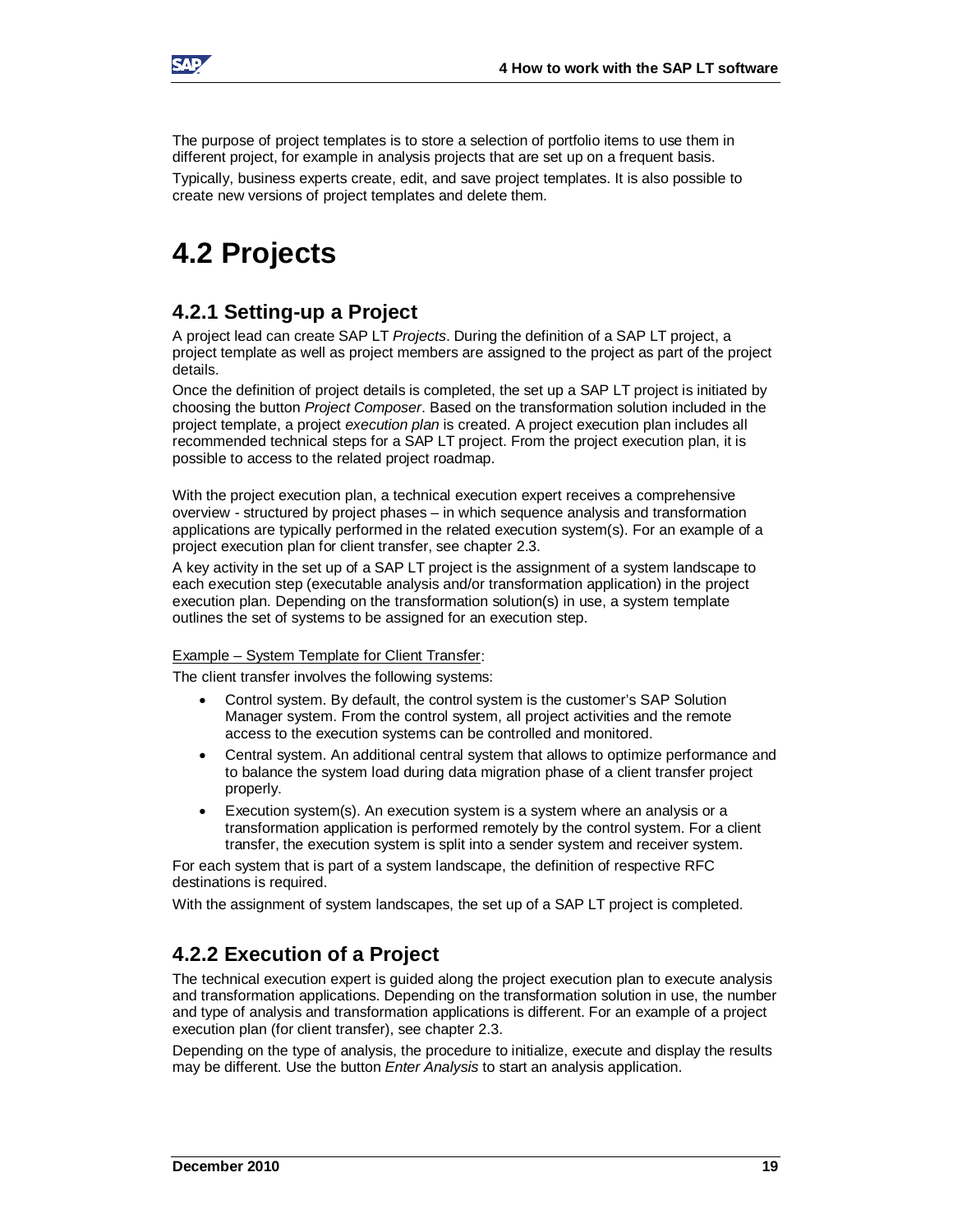

|  |  |  | Example – Client Transfer Analyses (NetWeaver Analysis): |  |  |
|--|--|--|----------------------------------------------------------|--|--|
|  |  |  |                                                          |  |  |

|   | <b>Analysis</b>                         |                              |                                                   |               |            |          |          |               | п                        | × |
|---|-----------------------------------------|------------------------------|---------------------------------------------------|---------------|------------|----------|----------|---------------|--------------------------|---|
|   |                                         |                              | <b>SAP Landscape Transformation Analysis</b>      |               |            |          |          |               |                          |   |
|   |                                         | 1<br><b>Prepare Analysis</b> | $\overline{2}$<br>3<br>Execute<br>Generate Output |               |            |          |          |               |                          |   |
|   | 4 Back                                  | $Next$ $\rightarrow$         | <b>简</b> Reset<br>$\circ$ Refresh   <br>Prepare   | <b>O</b> Help |            |          |          |               |                          |   |
|   | Analysis Information<br>Project Name: * |                              | Client Transfer - with UPG                        |               |            |          |          |               |                          |   |
|   | Transformation Solution:                |                              | NetWeaver Analysis                                |               |            |          |          |               |                          |   |
|   | Profile:                                |                              | SAP BC NETWEAVER                                  |               |            |          |          |               |                          |   |
|   | RFC Destination:                        |                              | <b>NONE</b>                                       |               |            |          |          |               |                          |   |
|   | No. of Processes: *                     |                              | $\overline{2}$                                    |               |            |          |          |               |                          |   |
|   | <b>Execution Log</b>                    |                              |                                                   |               |            |          |          |               | $\overline{\phantom{a}}$ |   |
|   | Sequence                                | Activity                     |                                                   | Start date    | Start time | End date | End time | <b>Status</b> |                          |   |
|   | 95                                      |                              | Module: Customer BADIs                            |               | 00:00:00   |          | 00:00:00 | Scheduled     |                          |   |
|   | 94                                      |                              | Module: Out of Scope Objects                      |               | 00:00:00   |          | 00:00:00 | Scheduled     |                          |   |
|   | 93                                      |                              | Module: Customer BAPIs                            |               | 00:00:00   |          | 00:00:00 | Scheduled     |                          | ٠ |
| ◂ |                                         |                              |                                                   |               |            |          |          |               | ٠                        |   |
|   |                                         |                              |                                                   |               |            |          |          |               | Close                    |   |

After the completion of all required analyses, the transformation application is used for multiple test conversions.

### 9.

Some analyses (namely the coding scan and the report variant scan) for the transformation solutions chart of accounts and company code transfer (deletion) have to be performed during or after a test conversion.

As a final preparation step, a transformation application package is created in the assigned execution system by using the button *Create Package*.

By using the button *Enter Package*, a technical execution expert starts the technical conversion or migration. The number of activities and the sequence of the technical execution steps highly depend on the transformation solution in use.

#### **Example**

The following diagram below is an example of the key phases and activities of the technical execution for a client transfer: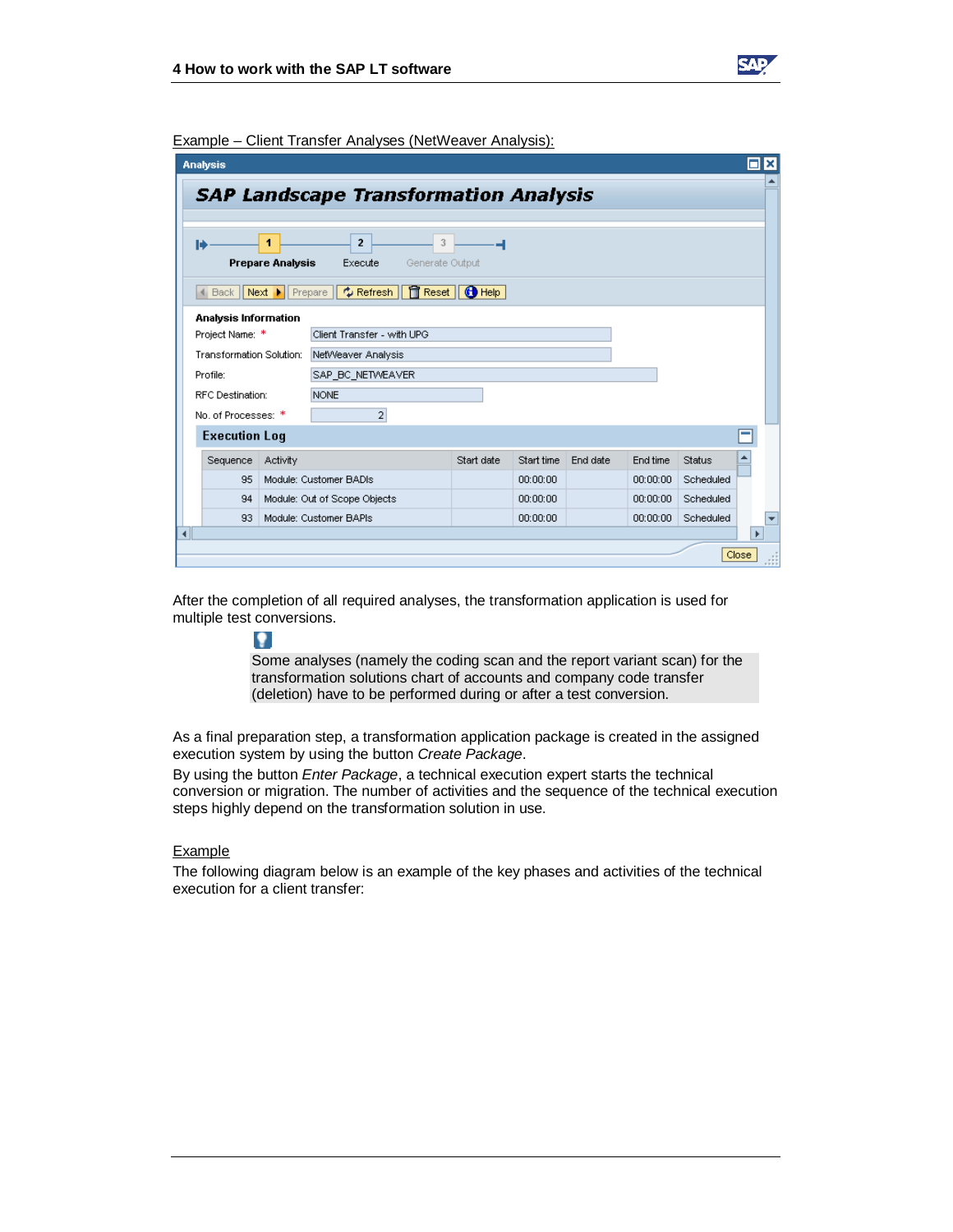

| Extended Process Monitor<br>Master refresh<br><b>2</b> Troubleshooting<br>Register User         |                                                                                      |                     |               |                |  |               |                      |                |  |  |
|-------------------------------------------------------------------------------------------------|--------------------------------------------------------------------------------------|---------------------|---------------|----------------|--|---------------|----------------------|----------------|--|--|
| $\circledR$                                                                                     |                                                                                      |                     |               |                |  |               |                      |                |  |  |
|                                                                                                 |                                                                                      |                     |               |                |  |               |                      |                |  |  |
| Client 008<br>Sub-Project Z FF SHC CMIS 01<br>SL7<br>Project<br>Z FF SHC CMIS<br>Central system |                                                                                      |                     |               |                |  |               |                      |                |  |  |
| 91851<br>Package                                                                                | Description CMIS Initial Package for Client Migration Receiver system LOH Client 933 |                     |               |                |  |               |                      |                |  |  |
| On<br>Created by                                                                                |                                                                                      | 30.03.2010 15:55:16 |               |                |  | Sender system | LDE Client 800       |                |  |  |
| Process Type CMIS Initial Package for Client Migration                                          |                                                                                      |                     |               |                |  |               |                      |                |  |  |
|                                                                                                 |                                                                                      |                     |               |                |  |               |                      |                |  |  |
|                                                                                                 |                                                                                      |                     |               |                |  |               |                      |                |  |  |
|                                                                                                 |                                                                                      |                     |               |                |  | 1.1.1.1       |                      |                |  |  |
| <b>Process Tree</b>                                                                             | State                                                                                | Progress            | Tasks         | Exec.No   Note |  | Attachment    | Session-Id           | Prot           |  |  |
| $\boldsymbol{\Theta}$<br>$\bullet$<br>$\Delta$<br>CMIS Initial Package for Client Migration     |                                                                                      |                     |               |                |  |               |                      |                |  |  |
| $\triangledown$<br>D<br>Package Settings                                                        | $\infty$                                                                             |                     | 口             |                |  |               |                      |                |  |  |
| G<br>Create Receiver Client                                                                     |                                                                                      | $\overline{0}$      |               | 0000           |  |               |                      |                |  |  |
| ⊕<br>Define RFC Destinations                                                                    | $\infty$                                                                             | 100                 |               | 0001           |  |               |                      | $\varXi$       |  |  |
| «<br>Confirm Analysis Results                                                                   | $\infty$                                                                             | 100                 |               | 0001           |  |               | SL79185100000000001  | $\mathbf{E}$   |  |  |
| ⊕<br><b>Check Participating Systems</b>                                                         | $\infty$                                                                             | 100                 | $\Rightarrow$ | 0001           |  |               | SL791851000000000002 | $\mathbf{\Xi}$ |  |  |
| ⊕<br>Confirm Availability of Upgrade Reference<br>$\bullet$                                     | $\infty$                                                                             | 100                 |               | 0001           |  |               | SL791851000000000003 | $\mathbf \Xi$  |  |  |
| ⊕<br><b>Extract Buffer for Upgrade</b>                                                          | $\infty$                                                                             | 100                 | ₽             | 0001           |  |               | SL791851000000000004 | s              |  |  |
| $\triangledown$<br>Client Transfer (Active Phase)<br><b>ID</b>                                  | ₿                                                                                    |                     |               |                |  |               |                      |                |  |  |
| $\triangledown$<br>Settings for Tables and Domains<br>D                                         |                                                                                      | $\alpha$            |               | 0000           |  |               |                      |                |  |  |
| ⊕<br>Determine Tables for Transfer                                                              | $\infty$                                                                             | 100                 |               | 0001           |  |               | SL791851000000000005 | s              |  |  |
| ®<br><b>Identify Table Conflicts</b>                                                            | $\infty$                                                                             | 100                 | ₽             | 0001           |  |               | SL791851000000000013 | $\varXi$       |  |  |
| ®<br>Resolve Table Conflicts                                                                    | 000                                                                                  | 100                 |               | 0003           |  |               | SL791851000000000014 | $\square$      |  |  |
| ⊕<br>Additional Table Mapping (Optional)                                                        |                                                                                      | $\mathbf 0$         |               | 0000           |  |               |                      |                |  |  |
| ⊕<br><b>Execute Additional Checks</b>                                                           |                                                                                      | $\mathbf{0}$        |               | 0000           |  |               |                      |                |  |  |
| ⊕<br><b>Create Final Table List</b>                                                             |                                                                                      | $\mathbf 0$         |               | 0000           |  |               |                      |                |  |  |
| $\Box$<br>⊕<br>Domains and Rules                                                                |                                                                                      | $\mathbf 0$         |               | 0000           |  |               |                      |                |  |  |

Process Tree / Monitor - Package 91851 - Standard View

During the technical execution of a landscape transformation project, it is possible to monitor the process of each activity.

In case, the successful completion of some activities may require further investigation, the trouble shooting function may provide further assistance.

After the successful completion of several test conversions, the production system will be converted or migrated.

### 9.

SAP highly recommends that you follow the proposed number of test conversions as outlined in the project execution plan. It is crucial to verify the results of test conversions from a technical perspective but also by intensive application tests from a business perspective. An incorrect completion of technical execution steps may lead to data inconsistencies – therefore it is important to follow the instructions and notes of the activity texts for each technical execution step.

## **4.3 Key Success Factors**

SAP landscape transformation projects rely on a solid and realistic project planning especially considering sufficient time for application tests.

### 9.

Due to the fact, that your production system will be finally converted or migrated by SAP transformation technology, an inappropriate and inconsiderate use of SAP LT software may cause data inconsistencies or even data loss and other serious damages on the production system.

Critical success factors and important considerations for a successful completion of SAP landscape projects include: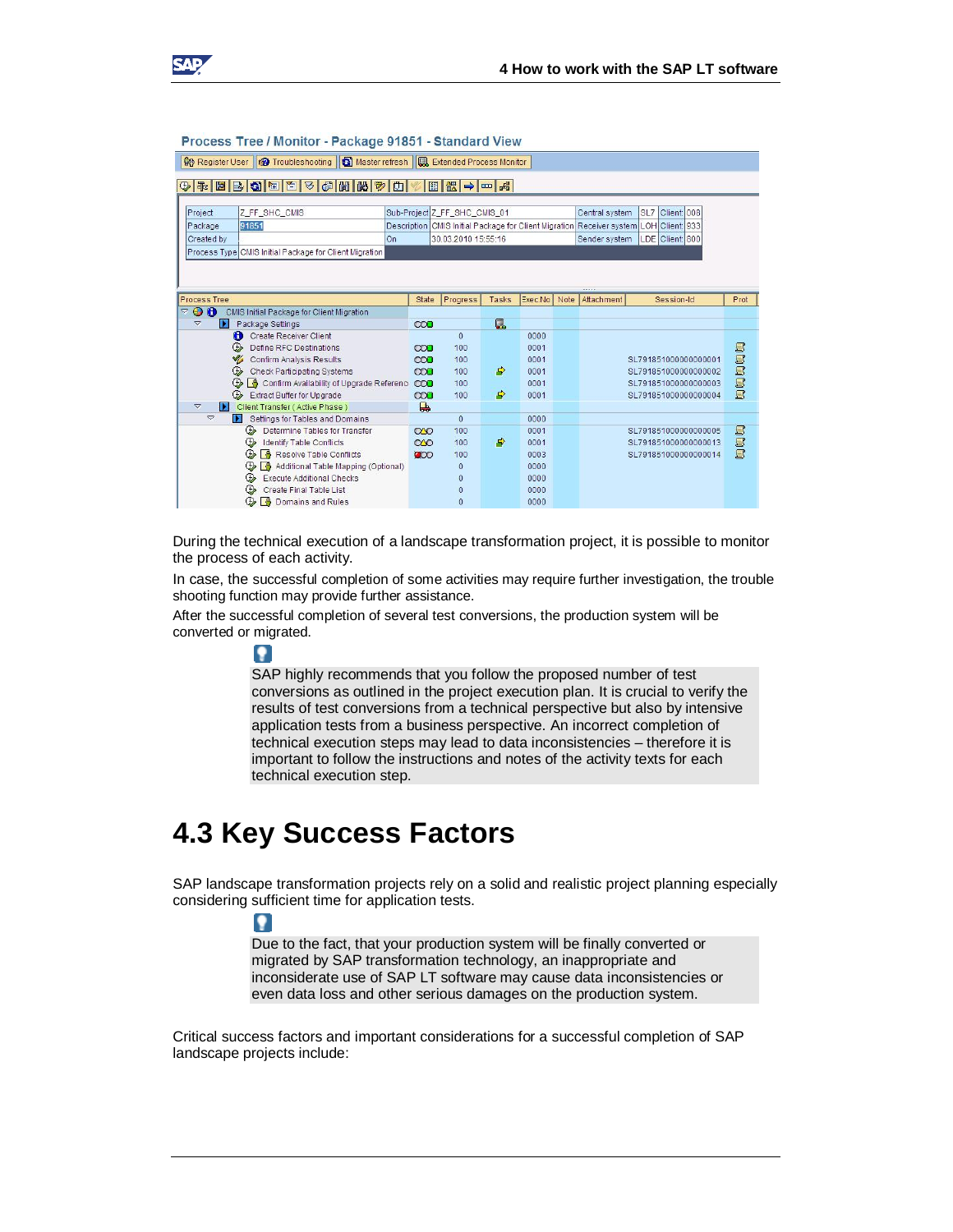

- Involve and align with your auditor early in the project, and identify potential risks in advance
- The accurate definition of the mapping and related conversion or migration rules especially for customer-specific tables is extremely crucial for the project success. This time-consuming project task lies in full responsibility of the your business expert(s)
- If relevant, perform a manual clean-up and the harmonization of data in the test and production systems according to the analysis results. This has to be completed before the technical migration / conversion can be started
- Sufficient testing, testing and again testing (technical and business related) is extremely important to check and confirm the functional correctness after the completion of the technical data conversion / migration in all affected systems.
- Business responsible have to accept test results before the conversion / migration procedure for the production system(s) is started
- For reliable test results, you should use a copy of the production system. This will also provide a comprehensive indication on potential performance issues
- With regards to performance, it is recommended that you use a similar hardware and system configuration as for the final production conversion or migration in at least one of the test conversions or migrations
- Prepare thoroughly the cutover plan in order to avoid an unexpected downtime during the production conversion or migration
- Do not forget to prepare a back-up before starting the production conversion or migration
- Notify SAP and register the date of the production conversion or migration (see SAP Note 1463386), so that SAP can ensure all required support experts are on duty during the GoLive weekend.

### 9.

Project roadmaps provide detailed guidance in the overall planning, the preparation and the successful execution of SAP transformation projects.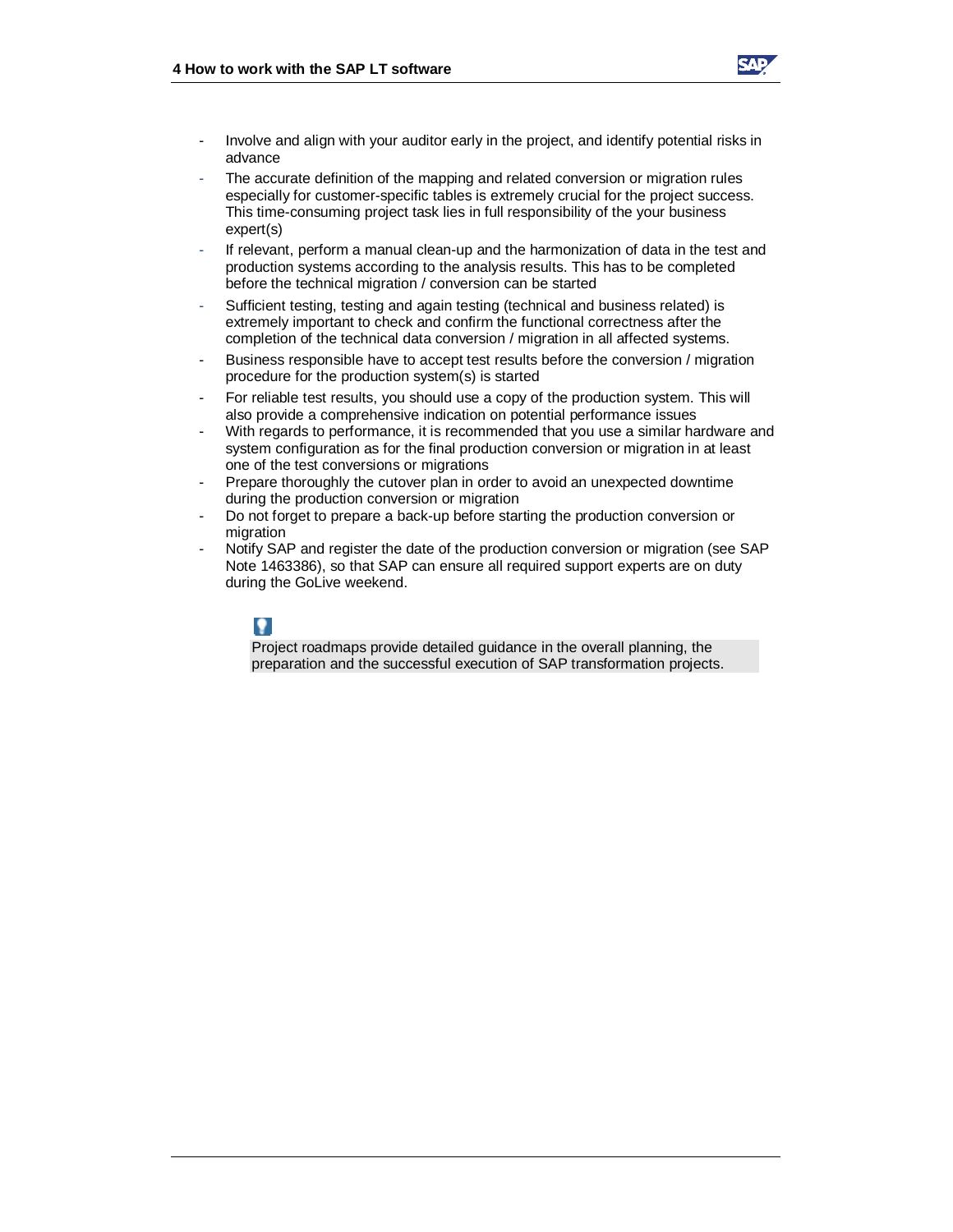

# **5 Available Documentation**

Apart from this master guide, different documentation types at different levels of detail are available. The following paragraphs give an overview of all documentation types that may be relevant in the context of SAP Landscape Transformation.

### **Terminology**

SAPterm is SAP's terminology database. With the first release of SAP LT software, related terminology is not yet included in SAP term. However, key terms are included as an appendix of the SAP Library (application help).

### **Security Guide**

A collective security guide is available for the SAP NetWeaver technologies like SAP Web Application Server (SAP Web AS). This document contains general guidelines and suggestions about system security. In addition, there is a separate Security Guide for SAP Landscape Transformation software security issues, which is available for download at:

<http://service.sap.com/security>

The target audience includes:

- System administrators and Operators
- Security specialists

### **SAP Library**

The SAP Library is a collection of function- and process-oriented documentation for SAP components.

The SAP Library documentation for SAP Landscape Transformation will is available in the SAP Help Portal ([http://help.sap.com\).](http://help.sap.com).) Furthermore, it is planned to include the SAP Library documentation for SAP Landscape Transformation as part the software download at SAP's Software Download Center [\(http://service.sap.com/swdc\)](http://service.sap.com/swdc)

The target audience includes:

- **Business Expert**
- **Technical Execution Expert**
- Project lead

#### **Activity Documentation**

The user is guided in the technical execution of a transformation solution by activities and related activity documentation. The activities cover all tasks to successfully complete the execution of a transformation application package. Status details are shown in the *Extended Process Monitor*.

To read the activity documentation, select the required activity and choose *Display Text*.

The target audience includes: